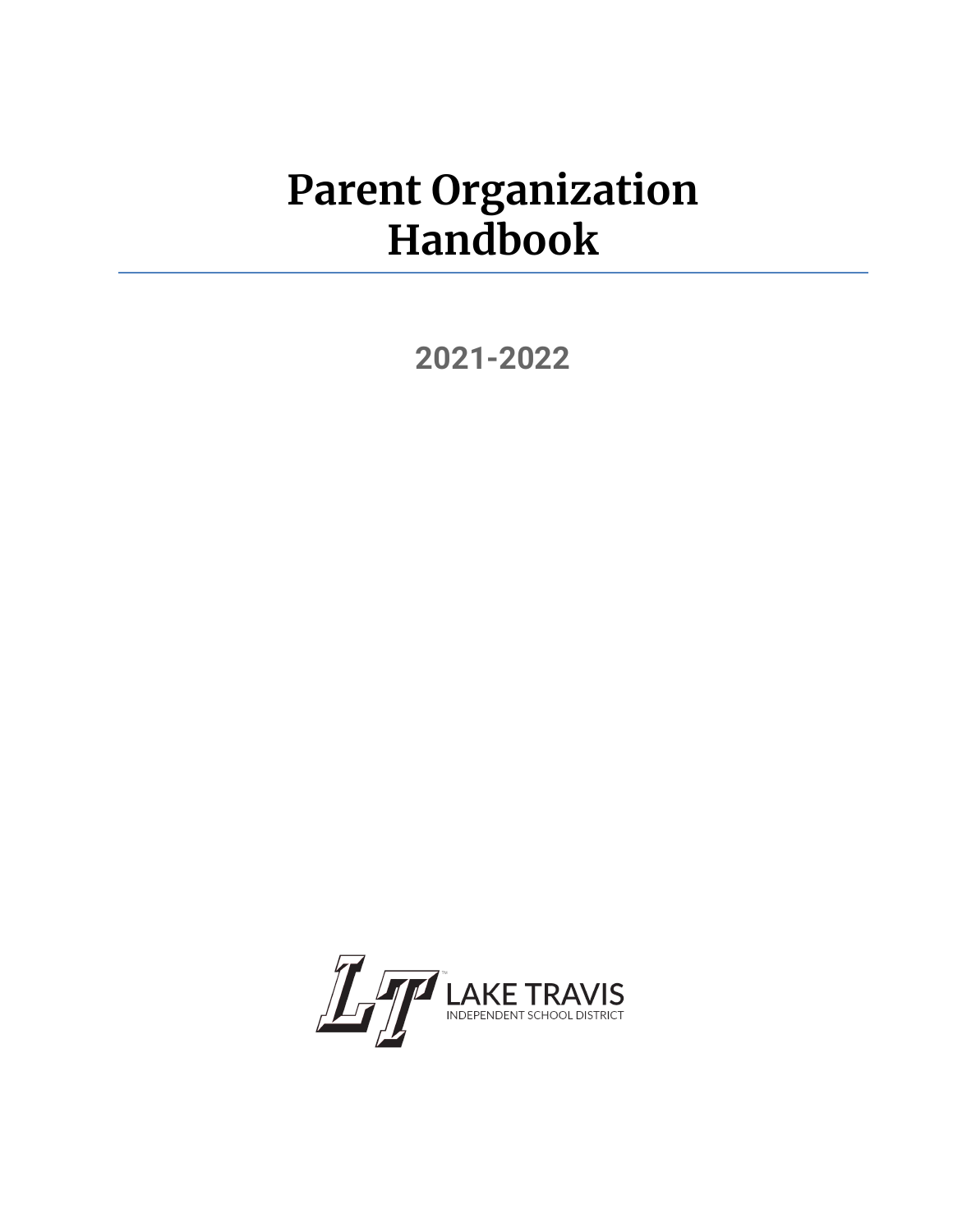# **Table of Contents**

| <b>FOREWORD</b>                                              | 4      |
|--------------------------------------------------------------|--------|
| <b>OVERVIEW</b>                                              | 5      |
| <b>FORMATION OF A PARENT ORGANIZATION</b>                    | 6      |
| General<br>Guidelines For Getting Started as an Organization | 6<br>6 |
| <b>STATE AND FEDERAL REPORTING</b>                           | 6      |
| <b>Non-Profit Corporations</b>                               | 6      |
| Application for Federal Tax Exempt Status                    | 6      |
| Application for State Sales Tax Permit and Tax Exempt Status | 7      |
| <b>Filing Requirements</b>                                   | 7      |
| OFFICER AND COMMITTEE GUIDELINES                             | 7      |
| President                                                    | 8      |
| Vice-President                                               | 8      |
| Secretary                                                    | 9      |
| Treasurer                                                    | 9      |
| Parliamentarian                                              | 10     |
| <b>Ad Hoc Committees</b>                                     | 10     |
| <b>Nominating Committee</b>                                  | 10     |
| Review (Audit) Committee                                     | 10     |
| <b>Election of Officers</b>                                  | 11     |
| <b>Standards for Meeting</b>                                 | 11     |
| <b>Rules for Dissolution</b>                                 | 11     |
| Record Keeping                                               | 11     |
| Partnering with LTISD                                        | 12     |
| <b>FINANCIAL INFORMATION</b>                                 | 13     |
| General                                                      | 13     |
| <b>District Orientation</b>                                  | 13     |
| Liability Insurance                                          | 13     |
| Financial Reporting to the District                          | 13     |
| <b>Internal Controls</b>                                     | 13     |
| <b>Controls over Bank Accounts</b>                           | 13     |
| Controls over Cash and Receipts                              | 14     |
| <b>Controls over Disbursements</b>                           | 14     |
| <b>Budgetary &amp; Oversight Controls</b>                    | 14     |
| <b>Cash Receipt Procedures</b>                               | 15     |
| Petty Cash                                                   | 15     |
| <b>Bank Reconciliation</b>                                   | 15     |
| <b>Disbursement of Funds</b>                                 | 16     |
| 1099 Requirements                                            | 17     |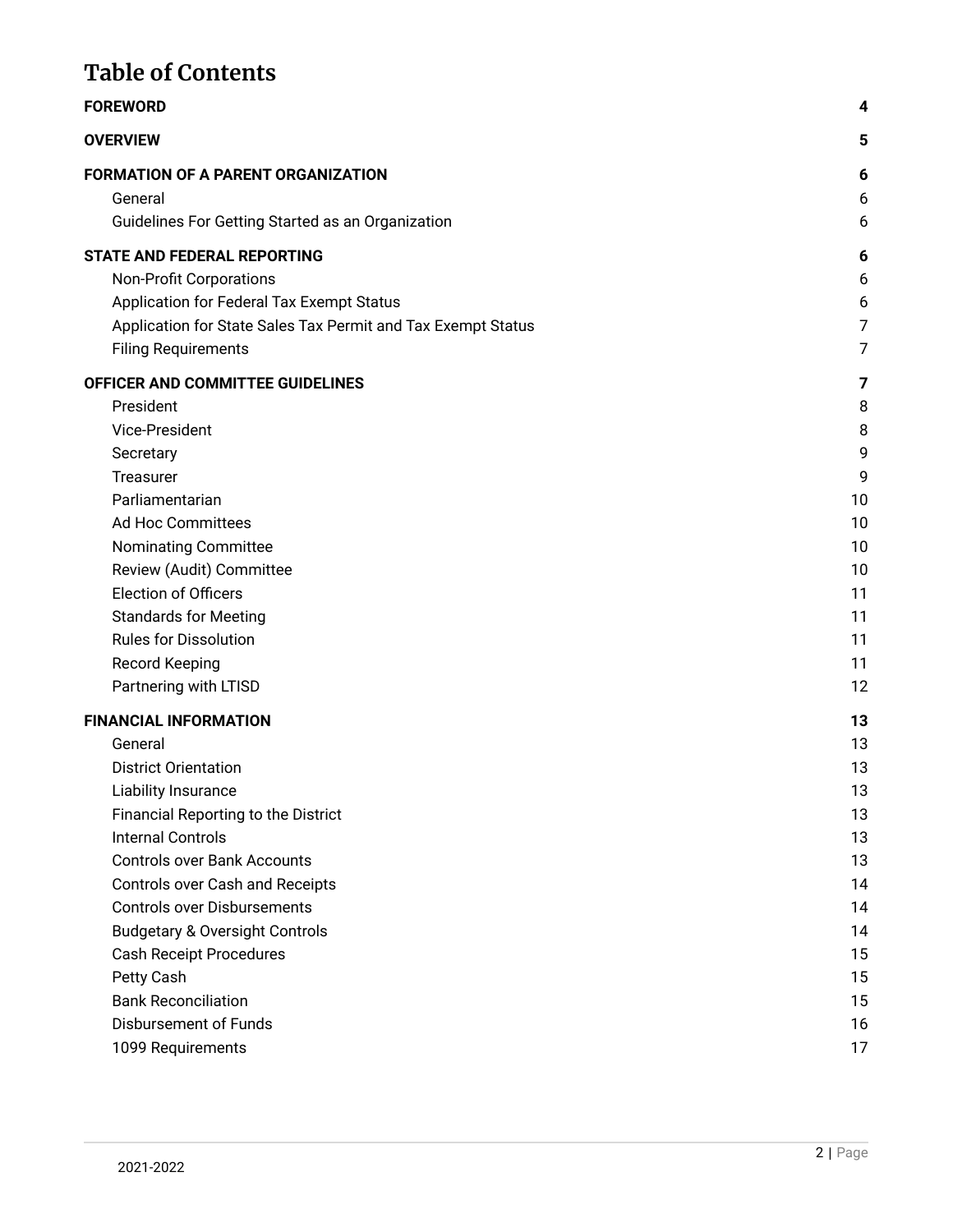| FUNDRAISING                                                              | 19 |
|--------------------------------------------------------------------------|----|
| Types of Fundraisers / Activities Requiring Approval                     | 19 |
| <b>Major Fundraisers</b>                                                 | 19 |
| <b>Passive Fundraisers</b>                                               | 19 |
| <b>Monetary Philanthropic Drives</b>                                     | 19 |
| <b>Non-Monetary Donation Drives</b>                                      | 19 |
| <b>Other Activities</b>                                                  | 19 |
| <b>Allowed Number of Fundraisers</b>                                     | 20 |
| <b>Approval Process for Fundraisers</b>                                  | 20 |
| Approval by Campus Principal                                             | 20 |
| Approval by Athletics/Fine Arts and the Community Relations Liaison      | 20 |
| Faculty Sponsor Responsibilities for Organization Fundraising Activities | 21 |
| <b>Individual Accounts</b>                                               | 21 |
| <b>Fundraising Participation and Quotas</b>                              | 21 |
| Raffles                                                                  | 21 |
| <b>Bingo</b>                                                             | 22 |
| <b>Sales Tax</b>                                                         | 22 |
| <b>Taxable Status of Purchases</b>                                       | 22 |
| <b>Collection and Remittance of Sales Taxes</b>                          | 22 |
| <b>Taxable Status of Sales</b>                                           | 22 |
| Tax-Free 24-Hour Sales Day                                               | 23 |
| Agent or Sales Representative                                            | 23 |
| Donations                                                                | 23 |
| Guidelines regarding donations are as follows:                           | 24 |
| Donations of \$1,000 or more:                                            | 24 |
| Title IX (Boosters)                                                      | 25 |
| <b>Charter Buses (Boosters)</b>                                          | 25 |
| If a charter bus is desired, these procedures will be followed:          | 25 |
| Miscellaneous                                                            | 26 |
| 15 Passenger Vans                                                        | 27 |
| References - Contact Information                                         | 28 |
| School Board Policies (Itisdschools.org)                                 | 29 |
| <b>APPENDIX A</b>                                                        | 30 |
| Parent Organization                                                      | 30 |
| Sample Financial Review Guidelines                                       | 30 |
| <b>Review Procedures</b>                                                 | 30 |
| <b>Bank Reconciliations</b>                                              | 30 |
| <b>Bank Statements</b>                                                   | 30 |
| Receipts                                                                 | 31 |
| Disbursements                                                            | 31 |
| <b>Budget</b>                                                            | 31 |
| <b>Fundraisers</b>                                                       | 31 |
| Miscellaneous                                                            | 31 |
| <b>Review Committee Findings</b>                                         | 32 |
| <b>Donation Form</b>                                                     | 33 |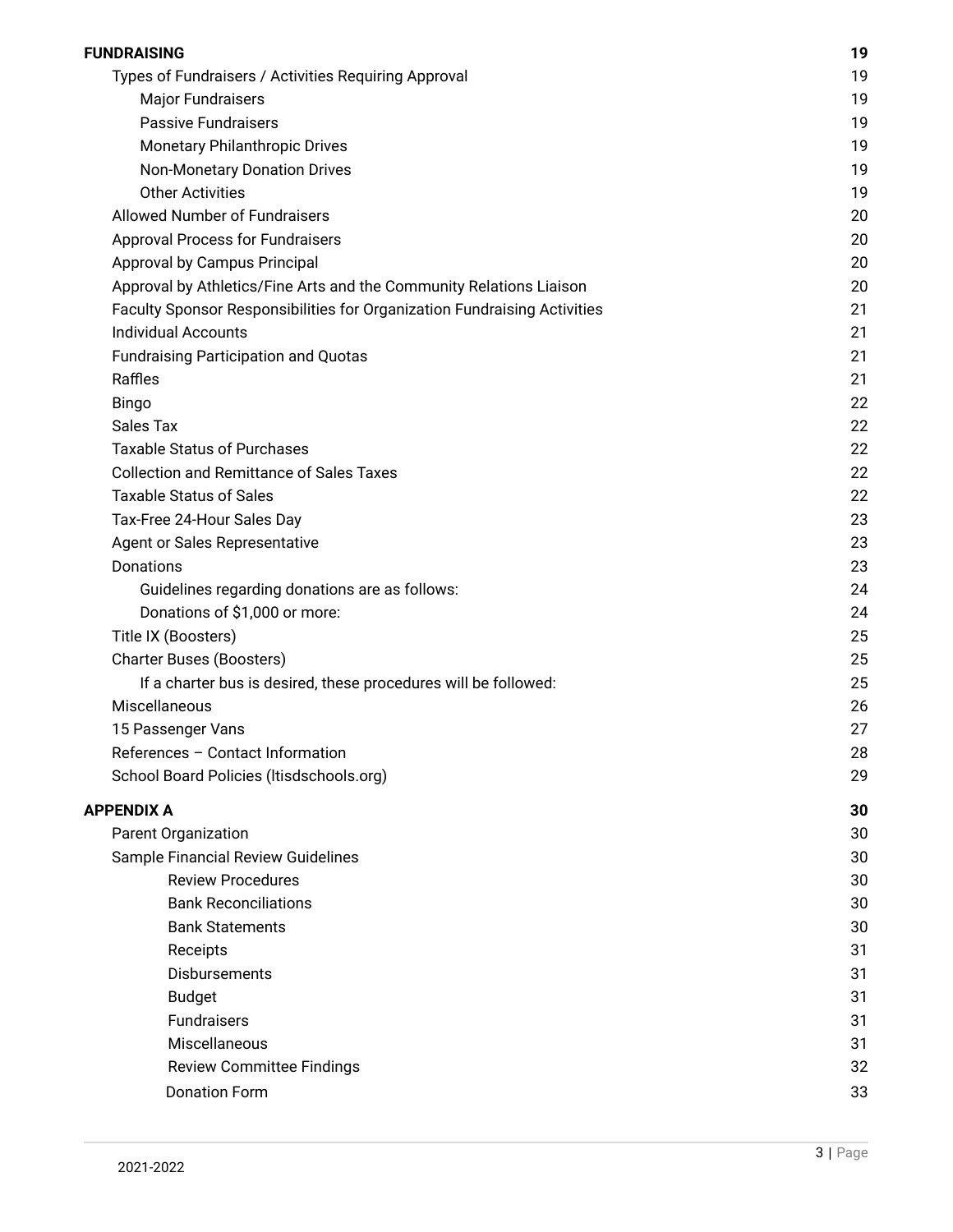# <span id="page-3-1"></span><span id="page-3-0"></span>**FOREWORD**

This manual is designed to assist parent organization officers and members by providing organizational and financial guidance. Only approved organizations, operating under these guidelines and Lake Travis Independent School District policies and procedures, shall be allowed to use the District or school name and/or facilities in support of its programs. Specific questions regarding organization activity should be addressed to the campus principal/administration.

It is important to recognize that, while the District has requirements for specific activities of parent organizations associated with the District, a school or program, the activities and finances of the parent organization are the ultimate responsibilities and obligations of the organization, not the District or its employees. This handbook does not provide any legal, financial, or tax advice. Members of parent organizations should seek such advice independently of the District as determined necessary.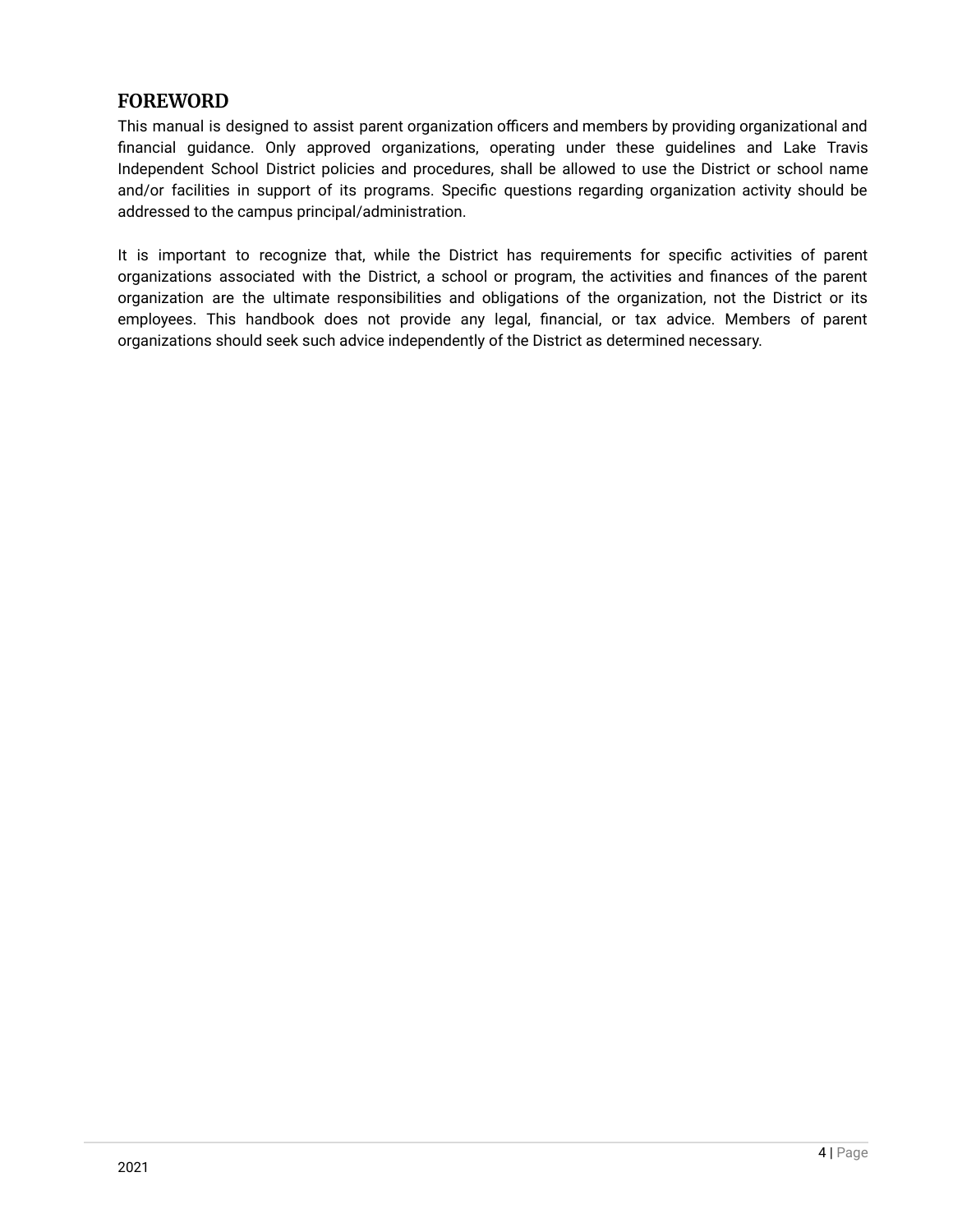# <span id="page-4-0"></span>**OVERVIEW**

The purpose of this handbook is to provide parent organizations with guidance in order to comply with school board policies, laws, regulations and organizational bylaws. This handbook will provide guidelines for fiscal accountability measures that will uphold the integrity of the organization and help ensure funds are spent for the purpose related to the financial goals and objectives of the organization.

Within each of the following topics, the words "shall" or "must" reflect a district requirement. More passive words such as "should" or "may" reflect recommendations based on sound accounting practices, tax implications and guidelines from regulatory agencies. This includes topics in which the organization should seek outside professional advice.

A Booster Organization supports a particular student group or program through a Sponsor. A PTA/PTO supports their campus through the principal. The Sponsor is a District employee who serves as the liaison between the Booster Club and the District. In addition, the Principal or other appropriate Administrator (if the Booster Club is not located at a school) must approve various activities of both the student group and the related Booster Club. The main responsibilities of a Booster Club/PTA/PTO ("Organization"), a Sponsor, and a Principal/Administrator are indicated below:

**Booster Club** – A Booster Club helps to enrich the school's participation in extracurricular activities and is responsible for supporting a student group, activity or program. Support may be as simple as providing refreshments for a particular event or support may be as complex as raising money for an out-of-area competition. The Booster Club works through the Sponsor to provide assistance for the planned activities of the student group; however, the final decision rests with the campus principal/administrator. The members of the Booster Club may provide suggestions about particular activities; however, the Sponsor is responsible for the final decision with the Principal/Administrator's approval.

**Sponsor of a Booster Club** – A Sponsor is an employee of the District who serves as the liaison between the Booster Club and the District, under the supervision of the Principal/Administrator. The Sponsor is responsible for determining the various activities and trips in which the student group will participate with the approval of the Principal/Administrator. In addition, the Sponsor shall work very closely with the Booster Club and provide guidance to the organization. The Sponsor shall not be considered an officer or member of the Booster Club. However, the Sponsor shall approve all student/school-related activities of the Booster Club in accordance with Board Policy GE (Local).

**Principal/Administrator (for Booster Clubs)** – The Principal/Administrator is responsible for approving the activities of the student group and some activities of the related Booster Club.

**PTA/PTO** – A PTA or PTO is responsible for supporting the students and staff on a campus. Support may be as simple as providing refreshments for a particular event or support may be as complex as raising money for an outdoor nature center. The PTA/PTO works through the Principal to provide assistance for the planned activities for the students or staff; however, the PTA/PTO does not have the authority to decide the activities or trips in which the student group will participate. The parents and members of the PTA/PTO may provide suggestions about particular activities; however, the Principal is responsible for the final decision.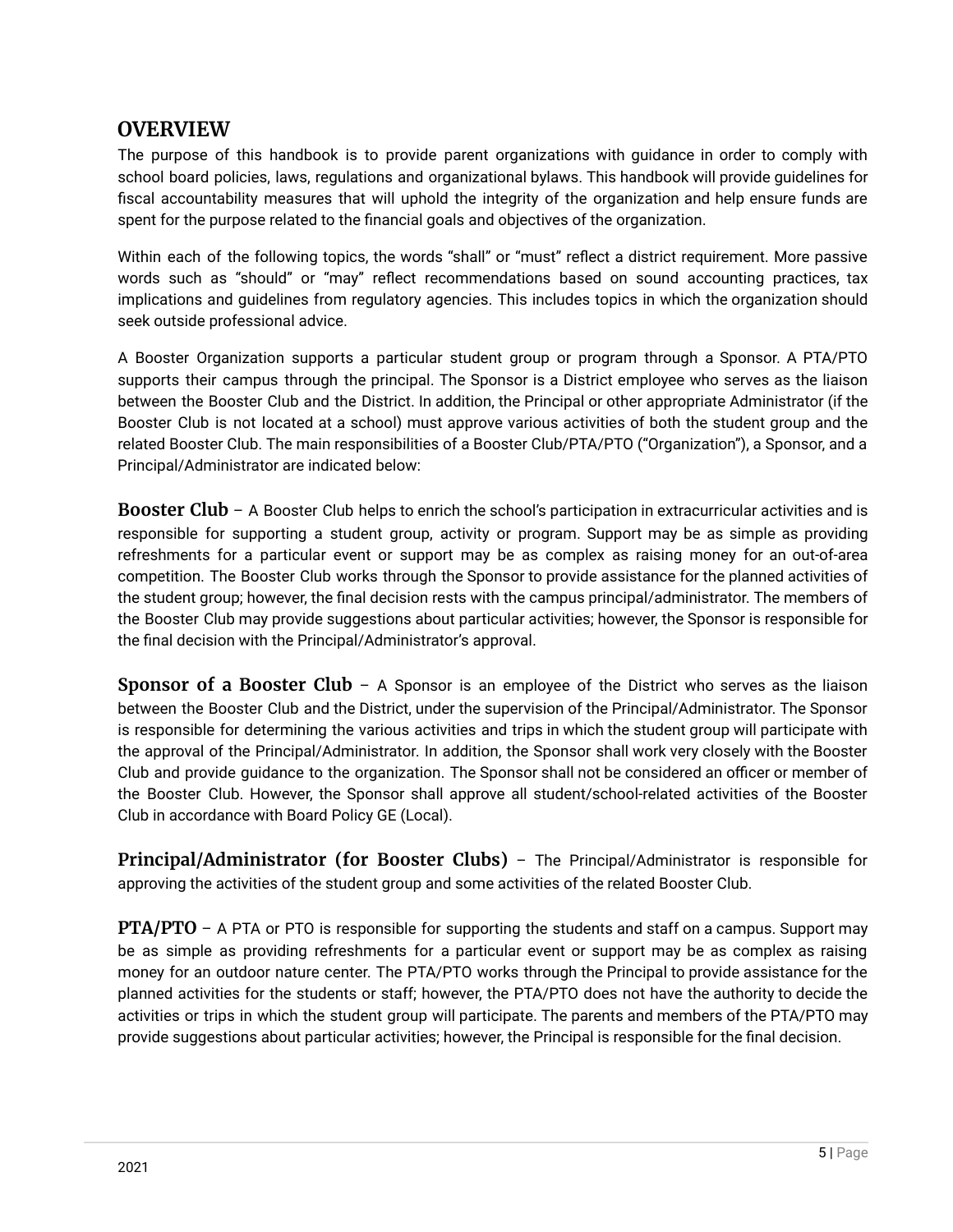# <span id="page-5-1"></span><span id="page-5-0"></span>**FORMATION OF A PARENT ORGANIZATION**

# **General**

The following guidelines are to provide a general concept related to the steps that should be taken when forming an organization. Consultation with the appropriate professional (accountant, attorney) is recommended.

# <span id="page-5-2"></span>**Guidelines For Getting Started as an Organization**

- 1. Incorporate as Nonprofit Corporation Secretary of State, Form 202 (PTA-contact state organization)
- 2. Get an Employer Identification Number IRS, Form SS-4
- 3. Get a Sales Tax Permit State Comptroller, Form AP-201 or file on-line
- 4. File for Exemption under 501(c) (3) IRS, Form 1023 (PTA-contact state organization)
- 5. File for Exemption from State Sales Tax, Franchise Tax and Hotel Tax State Comptroller, Form AP-204 (Booster Clubs), AP-207 (PTA and PTO)

# <span id="page-5-3"></span>**STATE AND FEDERAL REPORTING**

# <span id="page-5-4"></span>**Non-Profit Corporations**

Although not required, organizations are encouraged to incorporate under the Texas Business Organizations Code. A non-profit organization is created by filing a certificate of formation with the Secretary of State in accordance with the Texas Business Organizations Code. A non-profit corporation is characterized by the fact that no part of the income is distributable to members, directors, or officers. Not all non-profit corporations are entitled to exemption from state or federal taxes.

# **Completion of Form 202**

Certificate of Formation Nonprofit Corporation is necessary to incorporate a booster club. This form is available on the Secretary of State's website (refer to the References page of this document for the website address). Two copies of the signed Form 202 should be submitted along with a filing fee.

Other non-profits may be established, such as an association. The organization should seek outside counsel for assistance in determining the type of non-profit that will best suit the organization.

# <span id="page-5-5"></span>**Application for Federal Tax Exempt Status**

Each organization must file for an employer identification number on Form SS-4, Application for Employer Identification Number.

Formation of a non-profit corporation does not necessarily entitle the organization to exemption from federal taxes. In order to be exempt from federal taxes, the organization must apply for this status on Form 1023 – Application for Recognition of Exemption under Section 501(c)3 of the Internal Revenue Code. General instructions on the rules and procedures can be found in IRS Publication 557 – Tax- Exempt Status for Your Organization. These documents are available on the Internal Revenue Service website (refer to the References section for the website address). The application must be accompanied by Form 8718, User Fee for Exempt Organization Determination Letter Request, which provides a user fee to be paid to the Internal Revenue Service. The filing fee varies based on the anticipated annual gross receipts.

Upon acceptance of the organization's exempt status by the Internal Revenue Service, a determination letter will be received as evidence of approval. The letter should be kept in a safe, permanent place as it will be used time and again to prove the organization's exempt status. In addition, a copy of the letter shall be provided to the District's Community Relations Liaison.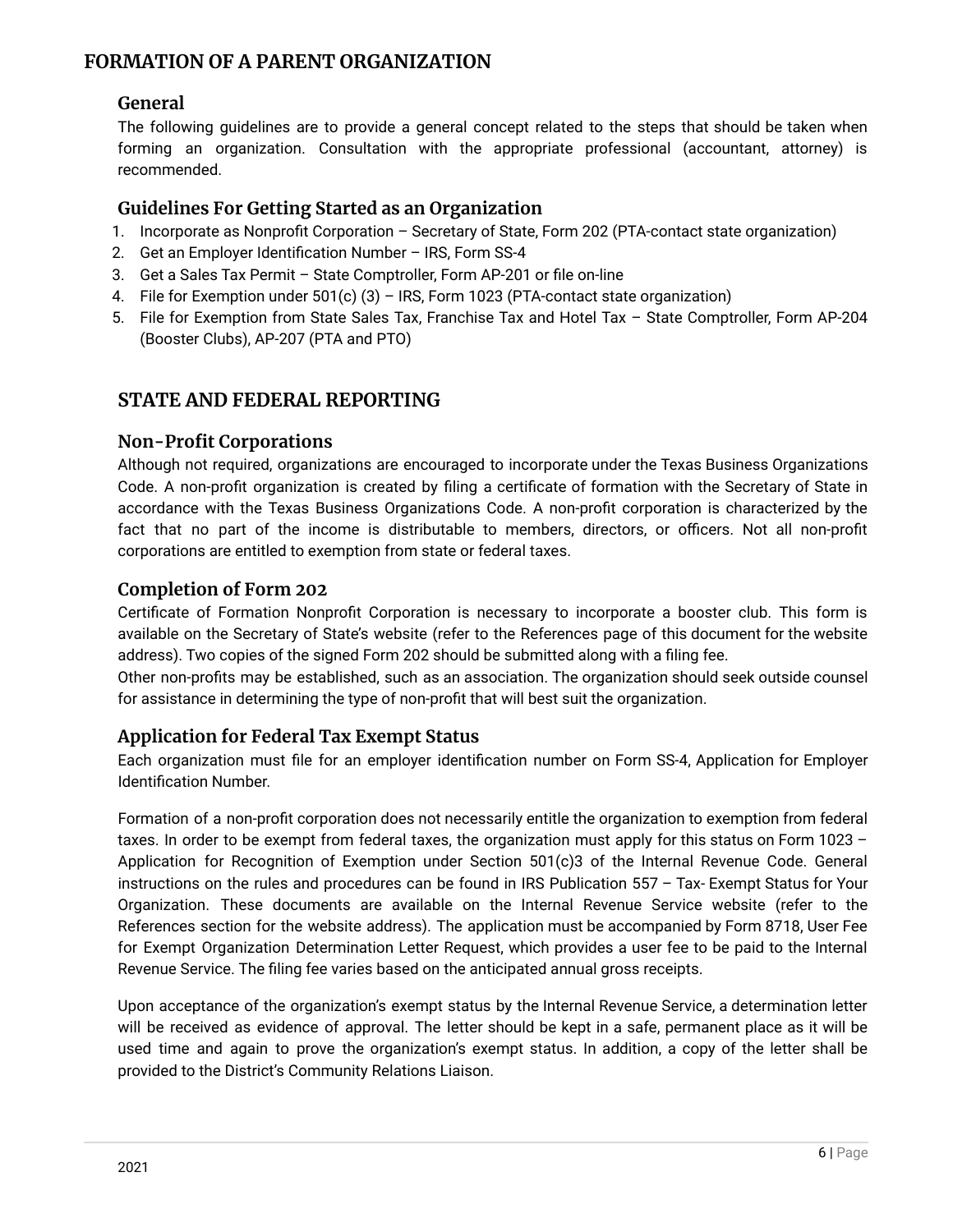# <span id="page-6-0"></span>**Application for State Sales Tax Permit and Tax Exempt Status**

A Sales Tax Permit should be applied for if fundraising will be conducted by the organization. This is filed with the State Comptroller's Office by submitting Form 201 or by applying online. See State Comptroller's website in the Reference section of this handbook.

The organization should apply for an exemption from sales tax, franchise tax and state hotel occupancy tax from the Texas State Comptroller's office. [Completion of Form AP-204 (Booster Clubs) or AP-207 (PTA and PTO)].

# <span id="page-6-1"></span>**Filing Requirements**

Every organization exempt from federal income tax under section 501(a) is required to determine the necessity of filing an annual Form 990, Return of Organization Exempt from Income Tax. Consult with your tax professional or the IRS for additional assistance.

Even though organizations are recognized as tax exempt, they may be liable for tax on the portion of income deemed to be unrelated business income ("UBI"). UBI is income from a trade or business activity, regularly carried on that is not substantially related to the charitable, education or other purposes that are the basis for the organization's exemption. An organization that has \$1,000 or more gross income from UBI must file Form 990-T; Exempt Organization Business Income Tax Return.

 for services rendered, as well as Form 1096 with the IRS. File annually Form 1099 to unincorporated vendors and individuals who received payments of \$600 or more

 annual basis, as determined by the amount of sales tax due. A sales tax return must be filed with the Comptroller of Public Accounts on either a monthly, quarterly or

# <span id="page-6-2"></span>**OFFICER AND COMMITTEE GUIDELINES**

Each organization must develop and maintain bylaws that shall be jointly reviewed on an annual basis by the campus principal and the parent organization officers. A current copy of the organization's bylaws must be submitted to the LTISD Community Relations Department.

The bylaws should contain the details of the rules of membership. This document must address the organization's fiscal year, organizational structure and the method used to elect officers. Only active members in good standing should be permitted to hold office or vote upon any matter of business of the organization.

The bylaws shall specify that there is a two year maximum term that members may serve in roles as the President or Treasurer. In addition, the bylaws shall address the restriction that only one member of a family may serve as an officer at the same time, unless parents are serving as co- chairs in the same office which limits the family's vote to one.

Employees of the District shall not serve in a financial capacity of an organization. Financial capacity includes holding positions of president, treasurer, fund-raising chairperson, or serving as a check signer. In addition, employees of a campus may not serve on the executive board of an organization that supports the campus/students of the same campus.

The organization should elect officers on an annual basis. The following are common officer positions and committees within an organization.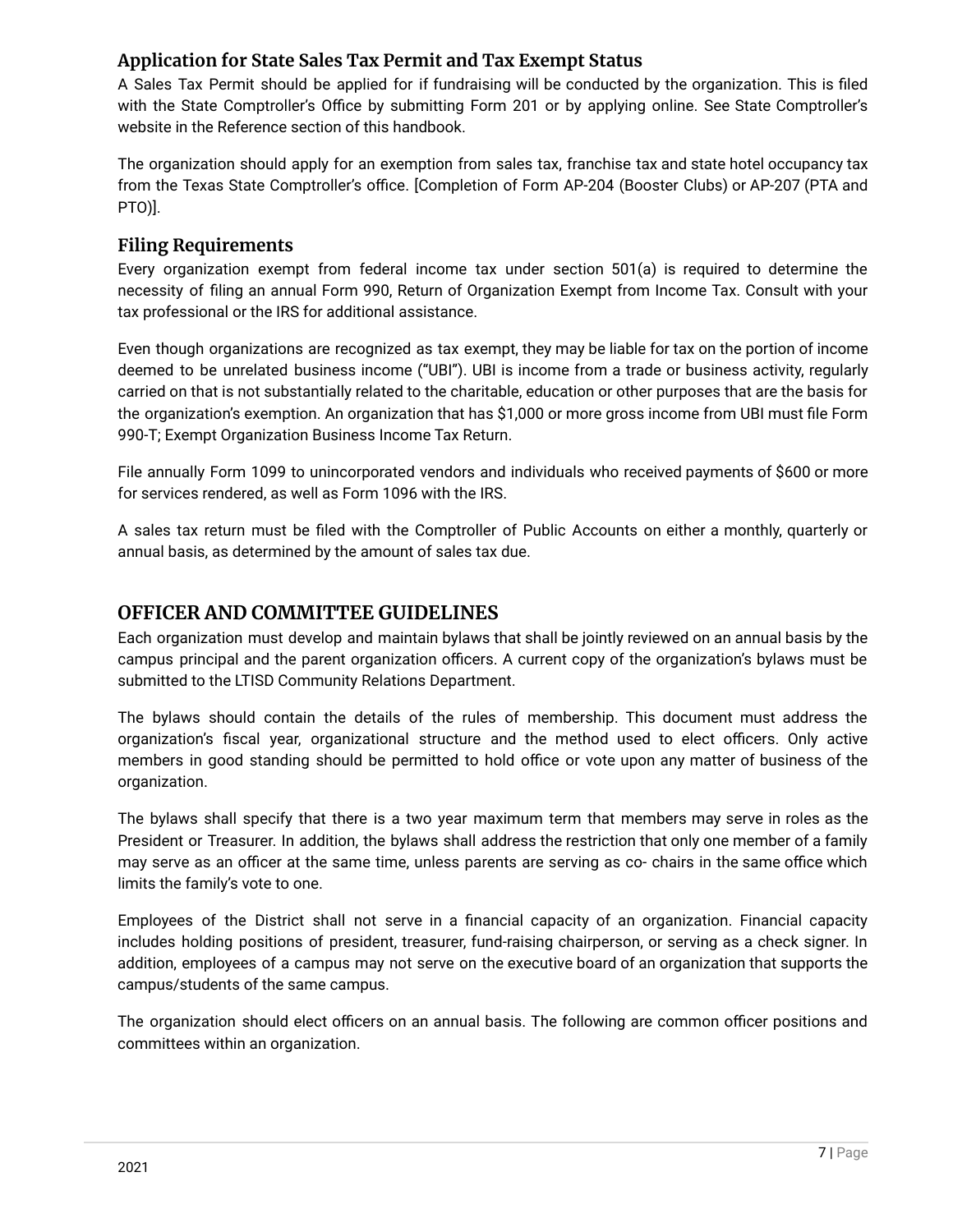# <span id="page-7-0"></span>**President**

Typically, the president of an organization is an individual who has previously been active in the organization. The major duties include, but are not limited to, the following:

- Preside at all meetings of the organization;
- Regularly meet with the designated campus representative regarding organization activities (regularly is defined as monthly at a minimum);
- Resolve problems in the membership;
- Regularly meet with the treasurer of the organization to review the organization's financial position. Review all financial statements at least on a monthly basis;
- Select an officer as the designee to receive bank statements through the mail at their home address or online. This individual should not be a signer on the account. Upon receipt, the designee should review the activity on the bank statement and canceled checks. This provides an independent review by an individual not associated with disbursement activity;
- Schedule an annual review (audit) of records or request an audit if the need should arise during the year;
- Perform any other specific duties as outlined in the bylaws of the organization;
- The President should review and have access to all documents related to the work of the PTO/PTA/Booster organization at all times;
- As this officer is held responsible for the ultimate work of the organization, it is his duty to ensure all members and officers are working in compliance with LTISD policy, as well as state and federal regulations;
- The President and one other designated officer should sign any legal or financial contract or agreement between the organization and a 3rd party. No contract or agreement should be signed without one of the signatories being that of the President. No contract or agreement should ever be signed on behalf of LTISD;
- School district employees shall not serve in the capacity of president.

### <span id="page-7-1"></span>**Vice-President**

The vice-president acts as the president's representative in his/her absence. He/she should remain familiar with the organization's activities. The major duties include, but are not limited to, the following:

- Preside at meetings in the absence or inability of the president to serve; Perform administrative functions delegated by the president;
- Perform other specific duties as outlined in the bylaws of the organization.

 approve payments or has oversight of any other financial responsibilities within the organization. Note: Larger organizations may find it necessary to elect several vice-presidents with responsibility over different areas. Such positions should be clearly defined in the bylaws of the organization. School district employees shall not serve in the capacity of vice-president if the vice-president is authorized to sign checks,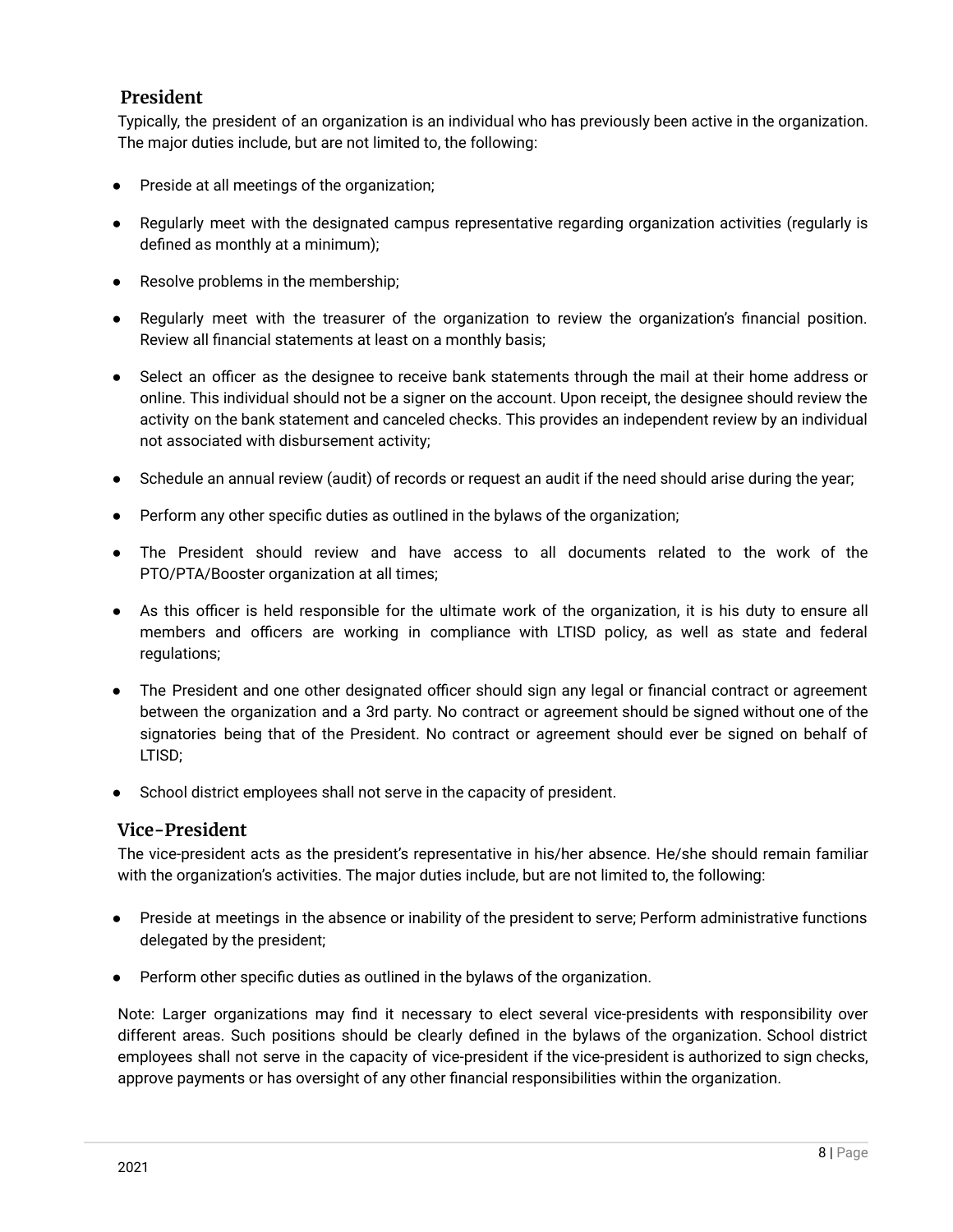# <span id="page-8-0"></span>**Secretary**

The secretary is responsible for keeping accurate records of the proceedings of the organization and reporting to the membership. The secretary should ensure the accuracy of the minutes of the meetings, and have a thorough knowledge of parliamentary law and the organization's bylaws. The major duties include, but are not limited to, the following:

- Report on any recommendations made by the executive board of the organization if such a governing board is defined in the bylaws;
- Maintain the records of the minutes, approved bylaws and any standing committee rules, current membership and committee listing;
- Record all business transacted at each meeting of the association as well as meetings of any executive board meetings in a prescribed format;
- Maintain records of attendance of each member;
- Conduct and report on all correspondence on behalf of the organization;
- Other specific duties as outlined in the bylaws of the organization.

 checks, approve payments or has oversight of any other financial responsibilities within the organization. School district employees shall not service in the capacity of secretary if the secretary is authorized to sign

### <span id="page-8-1"></span>**Treasurer**

The treasurer is the authorized custodian of the funds for the organization. The treasurer receives and disburses all monies indicated in the budget and prescribed in the local bylaws or as authorized by action of the organization. All persons authorized to handle funds of the organization should be covered by a fidelity bond in an amount based upon the organization's annual income and determined by the executive board. The major duties include, but are not limited to, the following:

- Serve as chairperson of the Budget and Finance Committee if prescribed within the bylaws of the organization;
- Issue a receipt for all monies received and deposit said amounts on a weekly basis (daily if receipts on hand exceed \$250);
- Present a current financial report including bank statements, bank reconciliations, and financial statements to the executive committee within thirty days of the previous month end; Copies should be available for review by the general membership within a reasonable timeframe, if requested;
- File current financial reports at the end of the school year with the principal/administrator and the Community Relations Liaison;
- Maintain an accurate and detailed account of all monies received and disbursed;
- Reconcile all bank statements as received and resolve any discrepancies with the bank immediately;
- File sales tax reports as required by the comptroller's office (monthly, quarterly, or annually);
- File annual IRS form 990, 990-N or 990-EZ in a timely manner;
- Submit records to audit committee appointed by the organization upon request or at the end of the year. Please see "Budgetary & Oversight Controls" for specific audit requirements;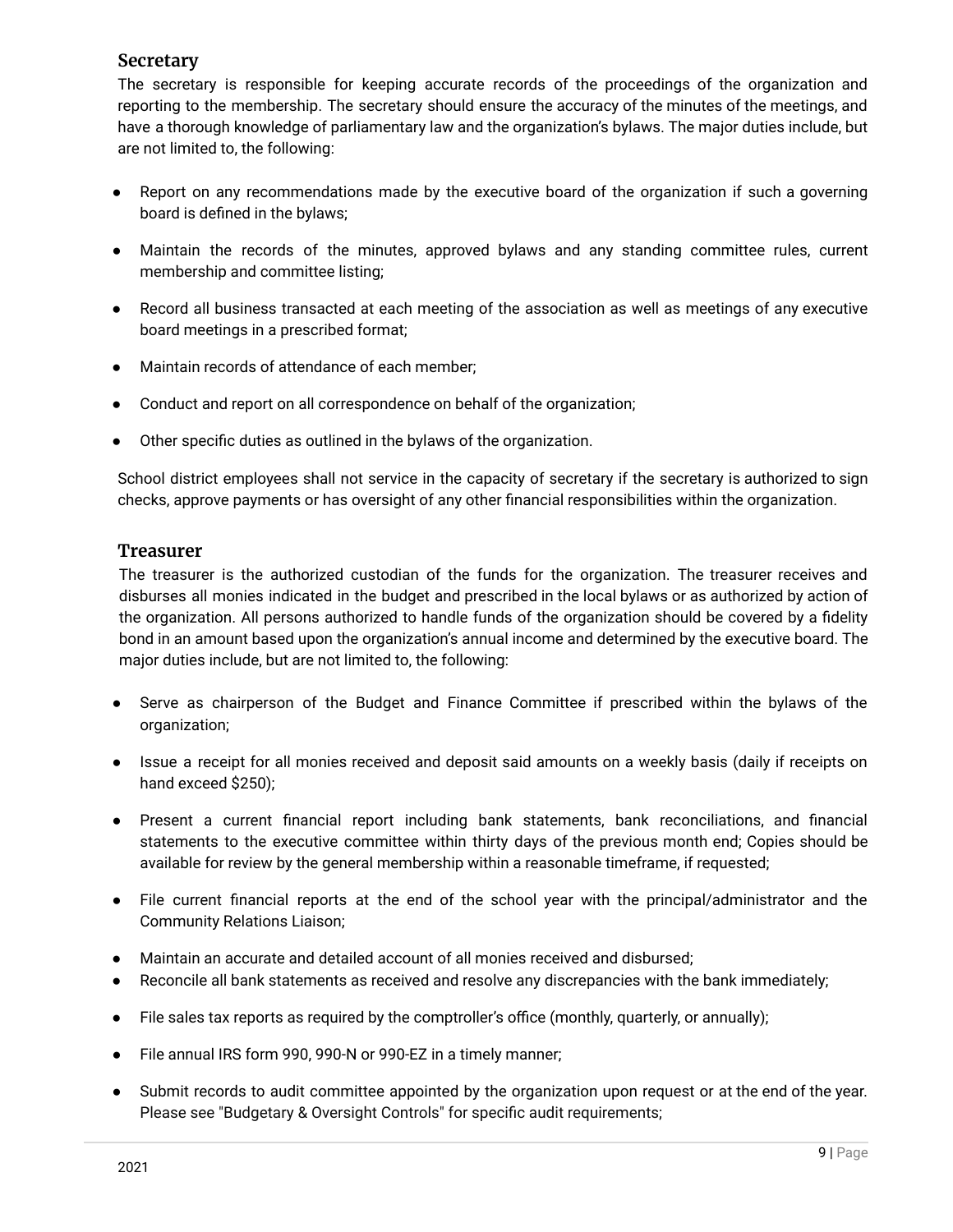● Other specific duties as outlined in the bylaws of the organization. Note: Due to the increasing requirements placed on charitable organizations by regulatory authorities, it is strongly recommended that the Treasurer have an accounting background. School District employees shall not serve in a capacity of Treasurer.

# <span id="page-9-0"></span>**Parliamentarian**

The primary duty of the parliamentarian is to advise the presiding officer on parliamentary law and matters of procedure when requested. The president or presiding officer of the organization alone has the power to make decisions or rule on a point of order. Thus, after the parliamentarian has given his advice, the presiding officer should make the ruling to the organization – he/she is not obligated to follow the recommendation of the parliamentarian. The parliamentarian should be thoroughly familiar with the bylaws and any standing rules of the group on which he/she serves. A copy of the most recent version of Roberts Rules of Order should be maintained by the organization and referenced as needed.

### <span id="page-9-1"></span>**Ad Hoc Committees**

Special committees are created for a specific purpose and voted upon by the membership. The committee is automatically dissolved as soon as that purpose is accomplished and the committee report is made. Ad Hoc committees should complete their assignments within the current school year. If the objectives are not met at the end of the school year, officers will be required to reappoint members of the committee for the following year until the purpose of the committee has been achieved. Individuals who have a conflict of interest should not be allowed to serve as members of the committee. For example, senior parents would not be included on a scholarship committee since their child is a potential recipient of the monies.

### <span id="page-9-2"></span>**Nominating Committee**

The nominating committee is formed from the organization's membership in the spring of each year. The purpose of the committee is to recommend various members of the organization for office in the coming school year. The nominating committee should be charged with soliciting recommendations for officer positions within the organization. The committee should then contact the potential candidate directly to ascertain their willingness and desire to serve. The nominating committee should report back to the membership on their results in the spring (typically by mid-April) so that elections may be held no later than the first week of May.

# <span id="page-9-3"></span>**Review (Audit) Committee**

At the end of the fiscal year (May 31 or June 30), an audit of the organization's financial records should be conducted. The audit should be performed by individuals who are independent from day-to-day financial activities. Ideally, this audit should be performed by a group of three individuals; however, if the membership size does not allow, the audit may be performed by two individuals. The primary objectives of the audit are to:

- Verify the accuracy of the Treasurer's financial reports; Ensure that the club's cash balances are accurate;
- Determine that established procedures for handling organization funds have been followed; Ensure that expenditures occurred in a manner consistent with the organization's bylaws; Ensure that all revenues have been appropriately received and recorded;
- All members of the audit committee should sign a statement indicating their agreement with the findings detailed in the report.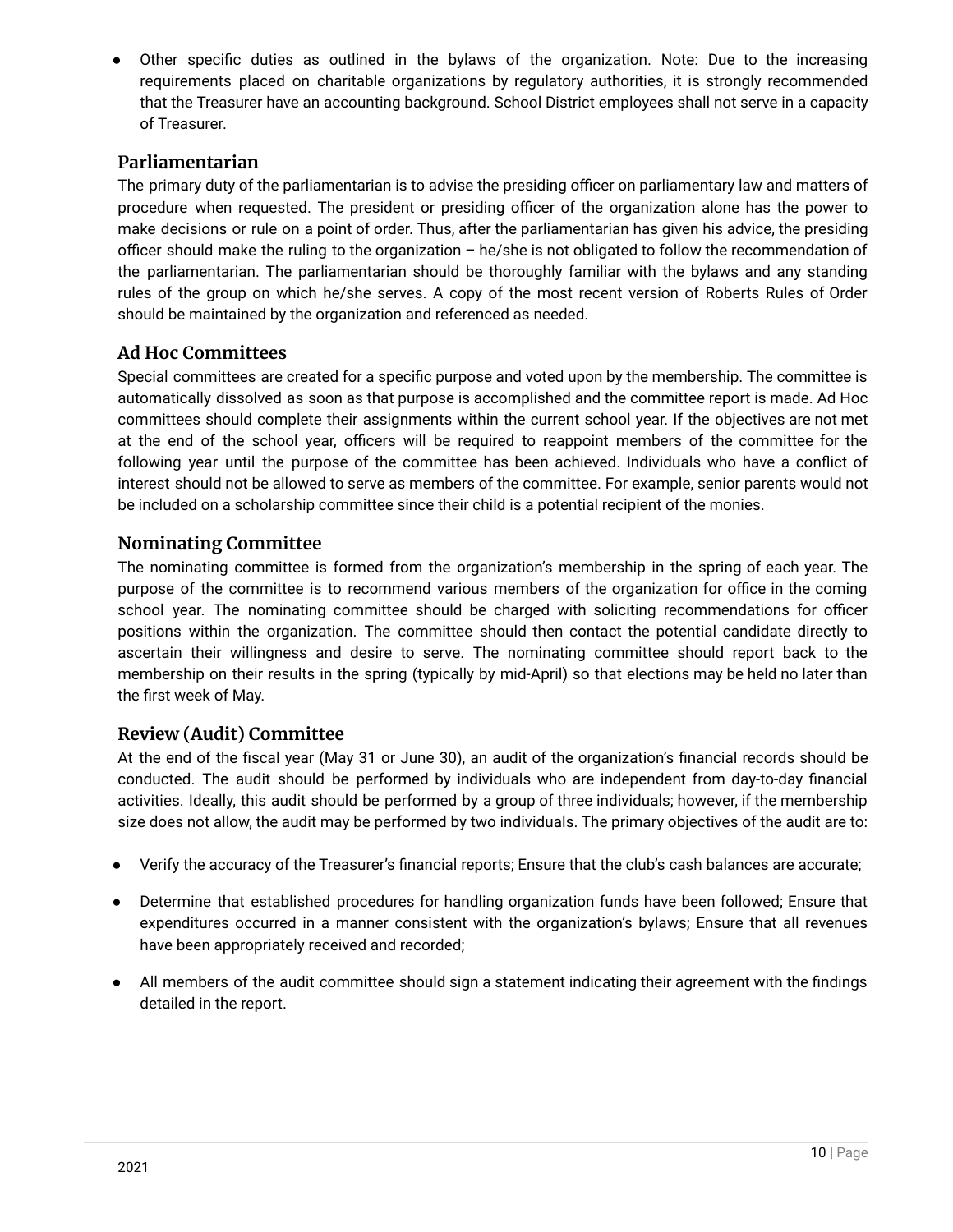The audit committee should make a report to the general membership upon completion of the audit. Any discrepancies noted should be brought to the attention of the president of the organization and a resolution reached prior to presentation. All officers of the organization should make records available as requested by the committee. **Suggested audit guidelines are included in Appendix A of this handbook.** Copies of final audit reports shall be submitted to the Campus Principal/Administrator and Community Relations Liaison by October 1 of each year for compliance with GASB 39 and accounting by the District to recognize the value of donations made on behalf of the parent organizations for the benefit of the students.

# <span id="page-10-0"></span>**Election of Officers**

 of the accounts should be completed no later than 30 days following the end of the fiscal year. The election of officers of the organization should occur annually within the timelines and manner prescribed by the organization bylaws. Typically the election of officers should occur by May 1 of each year so that the newly elected officers may be in place for the start of the next school year. The transfer of records and audit

Officers may be elected by different methods (i.e., simple majority, secret ballot) in accordance with the organization's bylaws. The election of officers should be from a slate of officers presented by the nominating committee in the spring of each school year. Recommendations may also be taken from the floor at the time of the vote in accordance with Roberts Rules of Order. Refer to the beginning of the Officer and Committee section of the handbook for specifics on maximum terms and limited family members in officer roles within the organization.

# <span id="page-10-1"></span>**Standards for Meeting**

Notice of all meetings of the organization shall be posted at least seventy-two hours prior to the meeting date. The posting can be in the office of the campus or on the campus/organization websites. The notice should clearly indicate the date and time of the meeting and the items to be discussed. All parent organization meetings should take place on district premises. In order to provide an optimum level of communication and teamwork, meetings of the general membership and organization board (executive committee) shall be held in the presence of the campus principal/administrator and other school sponsor (if applicable). Business determined at meetings without adequate campus representation shall be considered null and void.

# <span id="page-10-2"></span>**Rules for Dissolution**

To dissolve an organization, a resolution should be adopted by the organization (or the executive board if the organization is inactive) stating that the question of such a dissolution be submitted to a vote at a special meeting of the members having voting rights. At least 30 days prior to the meeting, written or printed notice should be given to each member entitled to vote stating that the purpose of such meeting is to consider the advisability of dissolving the organization. The organization should determine the distribution and usage of treasury monies and other assets before dissolution. In order to comply with Internal Revenue Service guidelines, care should be taken to ensure that excess funds are distributed within the framework of the organization's original purpose – i.e. band booster funds would remain with the musical program at that particular campus. Any other distribution of funds could void the organization's tax exempt status and force it into a fully taxable situation.

# <span id="page-10-3"></span>**Record Keeping**

The secretary and treasurer of the organization should turn records over to the incoming officers within 30 days of election. A retention schedule of records should be created and maintained. Certain records, such as Articles of Incorporation/Association, Bylaws and amendments, IRS Determination Letter, annual budget, end of year financials and tax filings should be maintained as permanent records. Day to day financial records should be maintained for at least 7 years. Other records should be identified and maintained in accordance with the records retention schedule.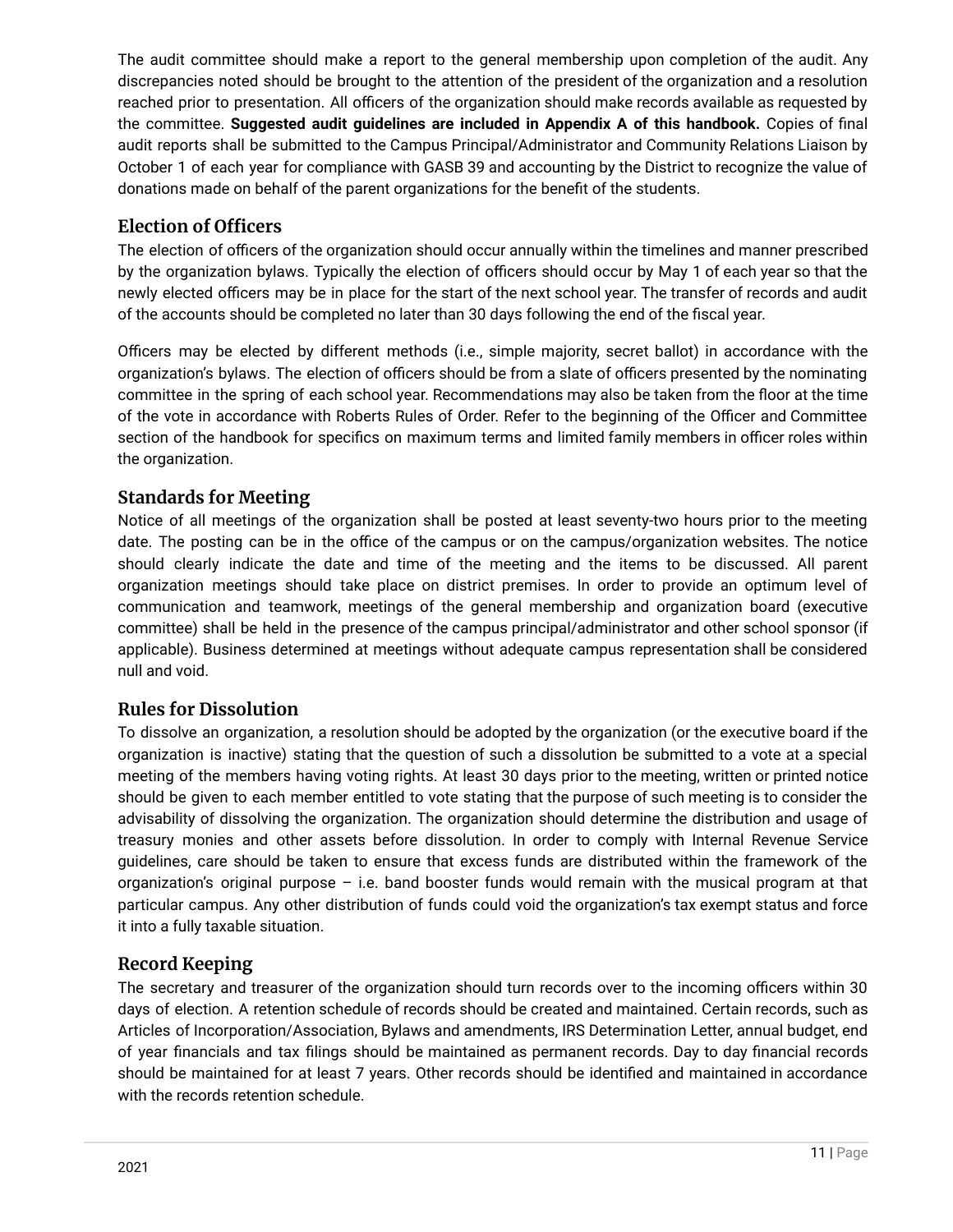# <span id="page-11-0"></span>**Partnering with LTISD**

Parent organizations are a vital partner in the education of our students and strengthen our ability to provide quality programs and services. The District strives to maintain strong relationships with each parent organization. To maintain healthy and professional relationships, the following guidelines shall be followed by parent organizations operating within LTISD:

- 1. Comply with all applicable LTISD board policies and administrative guidelines, UIL guidelines, federal and state rules, laws and regulations.
- 2. A Booster Club is responsible for supporting a student group, activity or program and a PTA or PTO is responsible for supporting the students and staff on a campus. The campus principal/administrator and campus sponsor must be involved with all fundraising planning and decision making.
- 3. Maintain strong and ongoing fundraising communication with the campus sponsor, principal/administrator, Community Relations Liaison and Directors of Athletics and Fine Arts, as appropriate.
- 4. Submit the following documents to the campus principal and Community Relations Liaison on or before September 1 of each school year in accordance with School Board policy GE (Regulation):
	- Fundraising Activity Approval Form for the current fiscal year
	- Current adopted bylaws
	- Proposed budget for the current fiscal year
	- Audit Report for the previous fiscal year
	- Operating procedures
	- Minutes of all meetings for the previous fiscal year
- 5. Comply with Administrative guidelines and Board policy (CDC) when donating money or other items to the School District.
- 6. Share a mutual respect for protocol and campus guidelines when communicating with staff.
- 7. Communicate to vendors and others that parent organizations activities, contracts, purchases, or financial commitments are made on behalf of the organization and not LTISD or any of its campuses.
- 8. Maintain separation of duties between organization officers and sponsors of school club or athletic groups. District employees, including sponsors, are prohibited from direct financial authority or financial oversight within the organization. Exception: employees, as a parent (member of the organization) may participate in fundraising activities, such as selling tickets at a carnival or selling discount books.
- 9. Comply with all LTISD facility use requirements.
- 10. Adhere to standards of confidentiality as outlined in the Confidentiality and Commitment Guidelines provided in the LTISD Volunteer Handbook.
- accounting and tax matters related to specific organizational needs and UIL guidelines. 11. Use this Parent Organization Handbook only as a guide. Obtain competent, independent counsel on legal,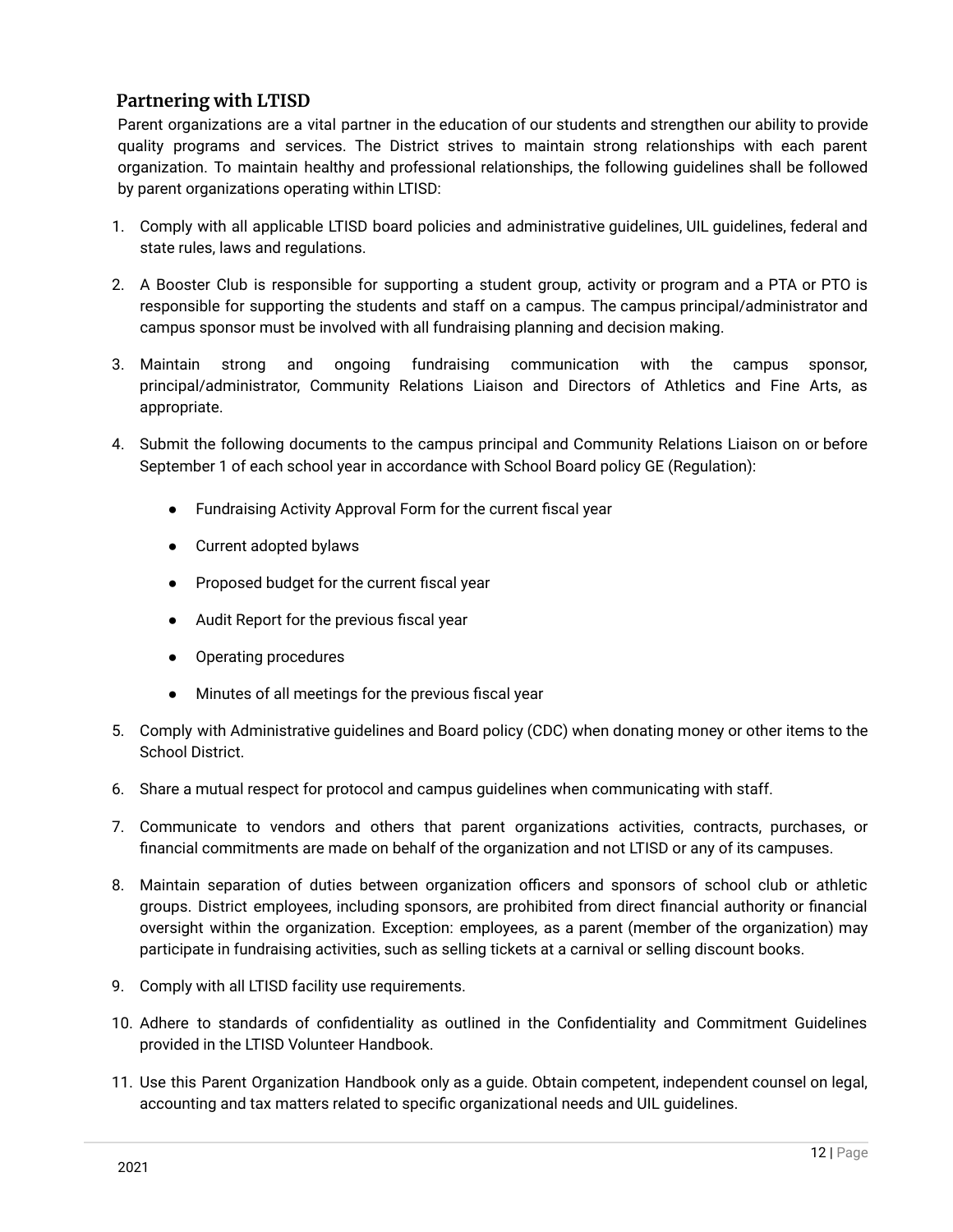# <span id="page-12-0"></span>**FINANCIAL INFORMATION**

# <span id="page-12-1"></span>**General**

The organization's bylaws shall stipulate the creation and approval, by its membership, of an annual budget. This is typically done in late spring or early fall for the upcoming school year. The budget shall be submitted to the campus principal/administrator to review for reasonableness. Changes to the budget during the year shall be approved by the membership.

All organization business addressed during meetings should be approved and reflected in the meeting minutes to provide documentation of the membership's directives.

There are a wide variety of computerized accounting packages available to assist the organization in accurately accounting for financial transactions. Each organization should adopt an accounting package or computerized accounting method which will meet the needs of the organization for several years. Software packages should be evaluated based upon their ease of use, cost, required training, and transferability to forthcoming treasury officers.

# <span id="page-12-2"></span>**District Orientation**

In the spring of each year, the District will provide information to the organization presidents, treasurers, and sponsors with regard to district requirements, financial controls and reporting, and other general topics.

# <span id="page-12-3"></span>**Liability Insurance**

Organizations must purchase general liability insurance to protect the organization and its members or at a minimum must have documentation of event insurance coverage for activities conducted on school premises. Coverages to be considered should include general liability, officer's liability, business personal property (if organization owned property exists), and fidelity (otherwise known as bond) coverage. The cost of the insurance varies depending on the amount of coverage, but is generally reasonable. Insurance underwriters for organizations, in many cases, require an annual audit to be performed by a Review (Audit) Committee and should have a procedure in place to have bank statements and reconciliations reviewed by members without check signature authority.

# <span id="page-12-4"></span>**Financial Reporting to the District**

GASB Statement No. 39 of the Governmental Accounting Standards Board requires the District to obtain and review financial performance information of supporting organizations to determine whether these organizations should be considered a component unit. Organizations are required to submit to the Community Relations Liaison the end-of-year financial statements (including balance sheet and income statement). Audited Financial Statements shall be submitted to the Community Relations Liaison by October 1 of each year.

# <span id="page-12-5"></span>**Internal Controls**

In order to protect the organizations, its members, and its financial well-being, standard internal controls should be in place. The following is a summary of basic internal controls necessary to prevent the loss of funds through carelessness, mistakes, or misappropriation.

# <span id="page-12-6"></span>**Controls over Bank Accounts**

- Organizations should establish a checking account at a bank or credit union. Accounts should be established with at least three individuals on the signature card. Checks should require the signature and authorization of two club officers. Original signatures, not stamped signatures, should be affixed to each check or approval form for payment;
- A member of the Finance committee, or other designated board member, should review and sign off on monthly reconciliations;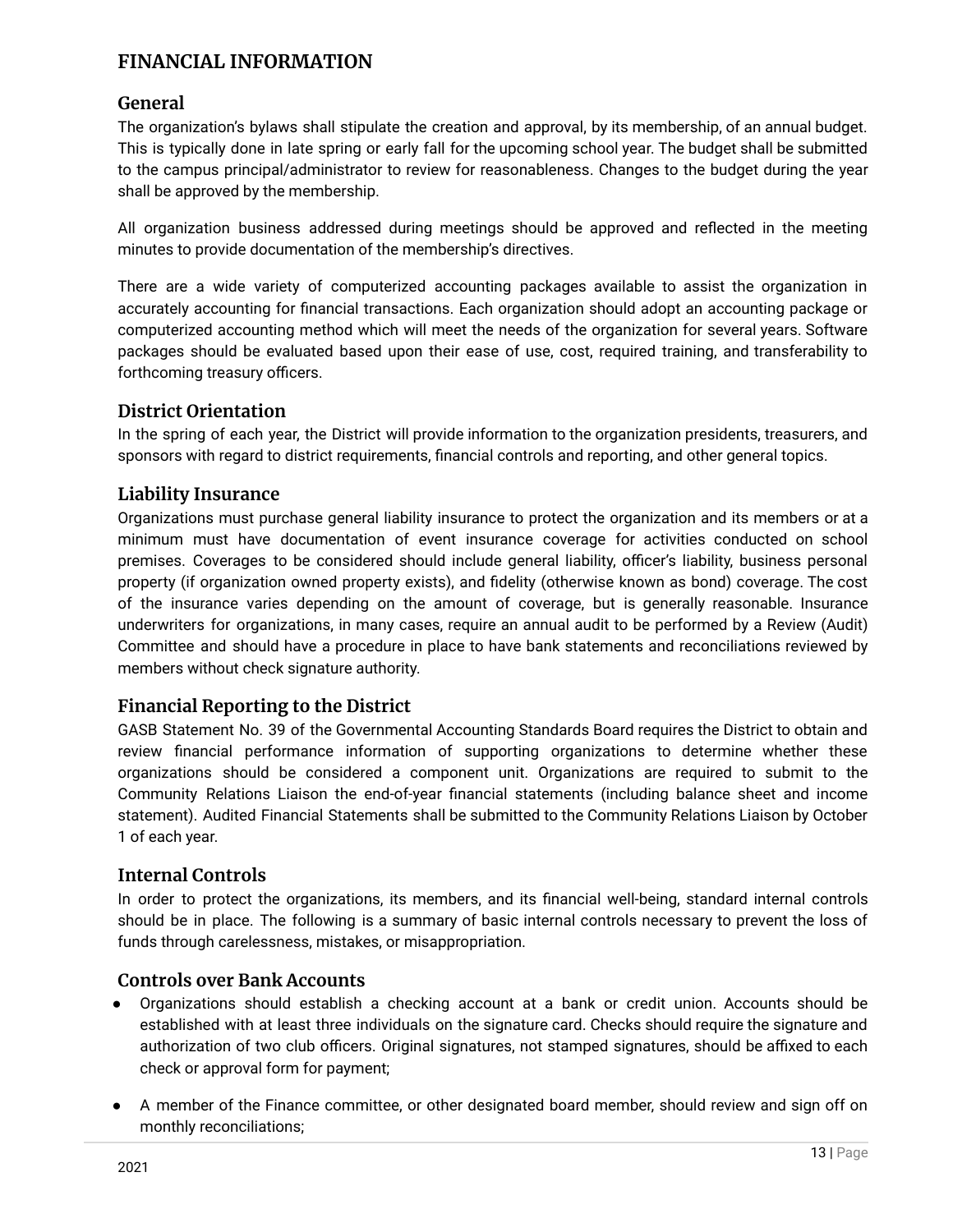● Bank statements should be reconciled within 30 days of the date of the statement to ensure that possible inaccurate transactions are identified and communicated to the financial institution for correction.

# <span id="page-13-0"></span>**Controls over Cash and Receipts**

- If possible, all cash collections received by the organization for fees, dues, fundraising, etc. should be deposited upon receipt. Deposits should be made daily if the total receipts on hand exceed \$250. If daily receipts are less than \$250 and a daily deposit cannot be made, then deposits should be made within one week even if the receipts for all days combined are less than \$250. All money should be deposited prior to holidays and weekends;
- Deposits should be supported by some type of record documenting the source and amount of funds (tabulation of monies collected form; cash receipt form, ticket sales record, etc.). Documentation should be readily available for audit/review purposes;
- Checks should be endorsed immediately;
- Do not secure deposits in the same location as other financial records;
- Cash should be adequately safeguarded at all times. For example, do not keep cash in an unlocked drawer;
- Do not use un-deposited cash for the purpose of making payments.

### <span id="page-13-1"></span>**Controls over Disbursements**

- At least 21 days prior to beginning a fundraising campaign, the campus sponsor must complete an activity request online at *[ltisdschools.org/communityrelations](http://www.ltisdschools.org/communityrelations)*. This provides the campus with knowledge of the activities on the campus and helps to avoid the duplication of similar fundraising campaigns during the same period. See the fundraising section in this handbook, and please do not begin your campaign until you have received official permission from [byersg@ltisdschools.org;](mailto:byersg@ltisdschools.org)
- Checks should not be generated without proper documentation (i.e. invoice, original receipts, etc.). Supporting documentation should also include the approval signature of the President or Vice-President, in the absence of the President;
- Checks should require the original signature of two officers;
- Blank checks should not be issued. Officers should not sign incomplete checks;
- Original receipts should be requested by a person making a purchase and submitted by that person to the Treasurer when a reimbursement is being requested.

# <span id="page-13-2"></span>**Budgetary & Oversight Controls**

- Members should establish and approve a budget no later than the beginning of the school year. Actual receipts and disbursements should periodically be compared to the budget;
- At each meeting, the Treasurer should provide a written financial report which should include the bank account balance and the receipt & disbursement activity since the last meeting. The financial report should also include a comparison of budgeted versus actual receipts and expenditures;
- At the completion of fundraisers, a financial recap should be prepared to determine the profitability of the fundraiser;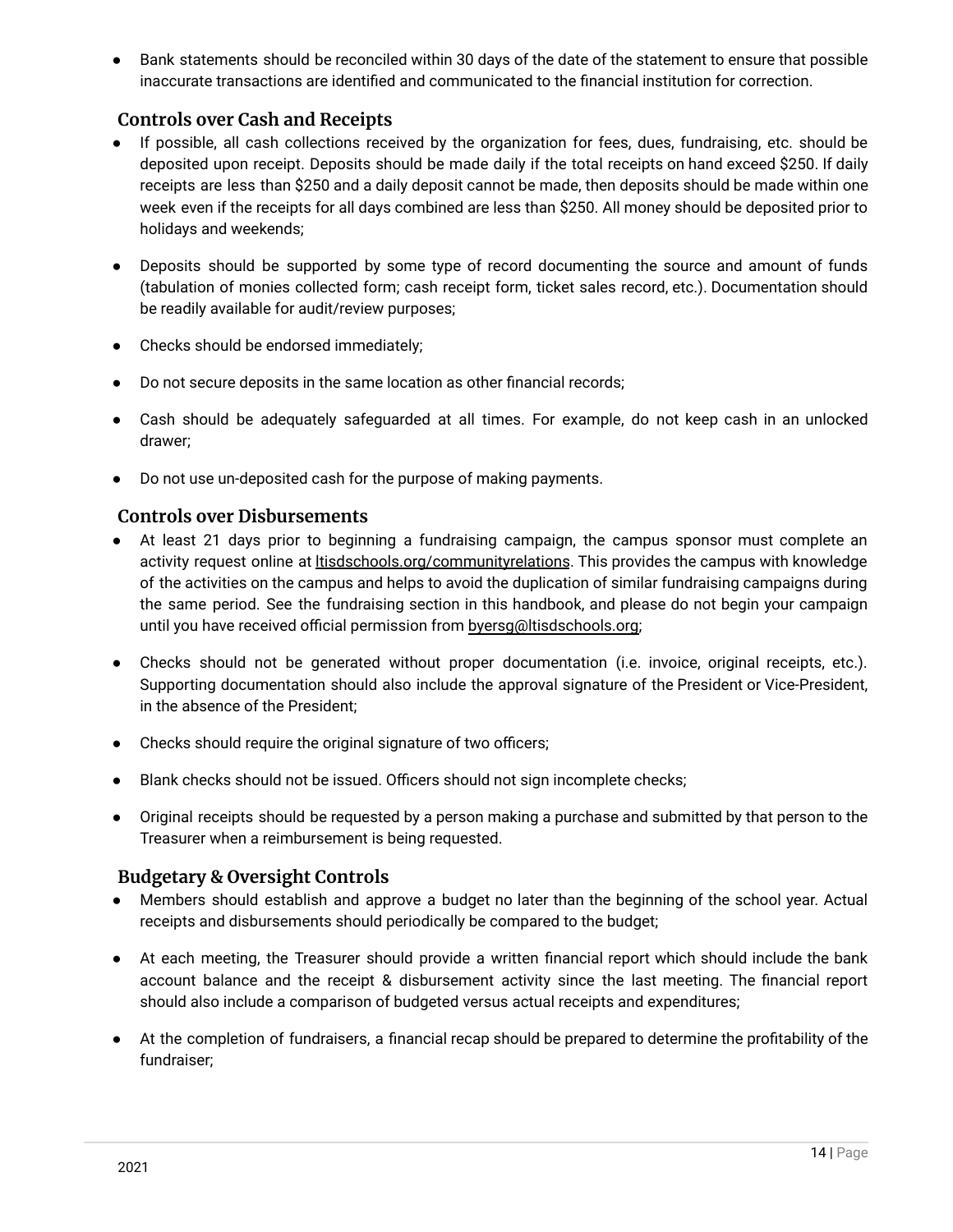● At the end of the fiscal year, a review (audit) of the organization's financial records should be conducted. The review (audit) committee should make a report to the general membership upon completion of the review. A copy of the signature page detailing the results of the review shall be forwarded to the Community Relations Liaison. For additional information, refer to the section titled Audit (Review) Committee and Appendix A.

### <span id="page-14-0"></span>**Cash Receipt Procedures**

Bank deposits should be prepared as follows to ensure the integrity of financial reporting:

- Separate all currency and coins by denomination and carefully count and record it in the appropriate section of the bank deposit form. Endorse all checks immediately;
- A calculator tape may be run for any checks included in the deposit rather than indicating the checks individually on the deposit slip form. A copy of the tape should be retained with your copy of the deposit records;
- Total the deposit slip;
- Tally the pre-numbered cash receipts and make certain that this total matches the deposit total;
- Attach the cash receipt verification with a copy of the deposit slip and file in date order;
- For large deposits, have another individual independently count the currency only (not the coins or checks) and verify that the currency has been correctly recorded on the deposit slip;
- Both individuals should initial next to the currency amount on the deposit slip;
- Seal the deposit in a deposit bag in the presence of the second individual. This is called dual control and places the organization in a better position to challenge any claim that the bank may make that the currency received was incorrect.

# <span id="page-14-1"></span>**Petty Cash**

Petty cash for general purchases is not recommended. Organizations should maintain a small petty cash account at the time of an active fundraiser for the purpose of providing change to customers during fundraising activities. Petty cash should be returned to the bank at the end of the fundraising activity. Strict controls should be maintained by keeping petty cash in a locked box accessible by only the treasurer and one other officer. Control of the petty cash account by a district employee is prohibited.

### <span id="page-14-2"></span>**Bank Reconciliation**

 completed within 30 days of the date of the bank statement. Upon receipt of the monthly bank statement, the balance indicated on the statement should be reconciled to the bank account balance in the general ledger as of the last day of the month. The reconciliation should be

Items needed for reconciliation:

- Bank reconciliation form;
- Prior month's bank reconciliation;
- Bank statement;
- Check Register and/or Cash Disbursements Journal;
- Cash Receipts Journal;
- General Ledger.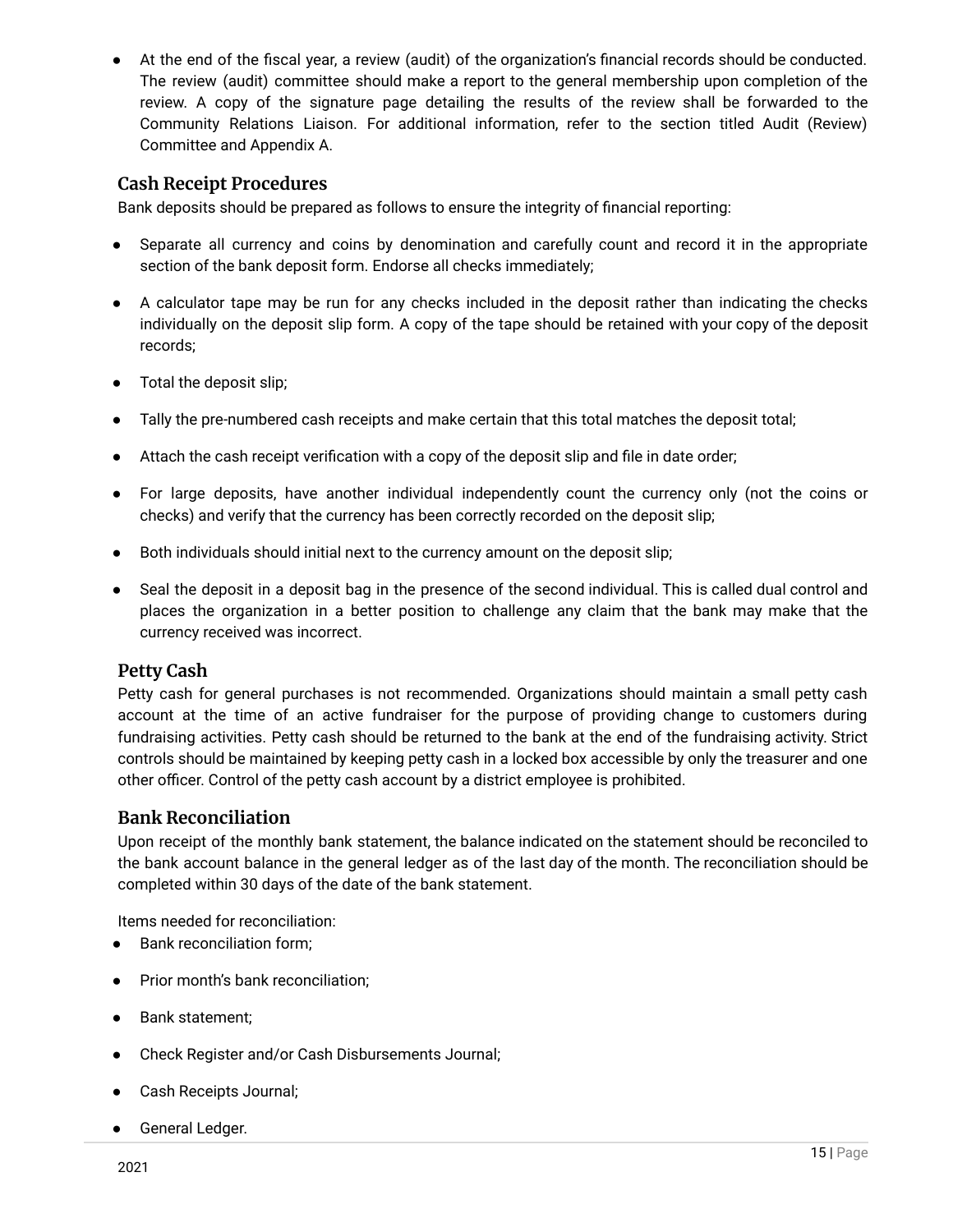To complete the bank side of the reconciliation form, perform the following steps:

- 1. Indicate the ending balance per the bank statement.
- 2. Check off outstanding checks from prior month's bank reconciliation using the bank statement.
- 3. Determine the outstanding checks by comparing the Check Register to the bank statement, including any remaining checks from the previous month.
- 4. Determine the deposits in transit by comparing the Cash Receipts Journal to the bank statement.
- 5. Identify any items that need to be corrected by the bank, such as check printing, returned check charges and encoding errors.
- 6. Total all items and enter the amount on the Adjusted Bank Balance line.

To complete the General Ledger side of the reconciliation form, perform the following:

- 1. Indicate cash account ending balance from the general ledger.
- 2. Compare the bank statement to the Check Register and list any cleared checks that were not posted.
- 3. Indicate any outstanding returned checks.
- 4. Indicate the interest earned per the bank statement. This amount should be immediately posted.
- 5. Identify any items that need to be corrected on the General Ledger (such as encoding errors) under Other Adjustments.
- 6. Total all items and enter the amount on the Adjusted Cash Balance line.

Compare the adjusted bank balance to the adjusted cash balance to make sure that these are in agreement. If they are not, the reconciliation is NOT complete. Examine the prior month's reconciliation to ascertain that all items have been posted and/or corrected.

A computerized reconciliation program may be used in conjunction with the organization's financial package. In addition to the reconciliation, the canceled checks or imaged copies of checks should be reviewed to ensure that the payee is consistent with that identified in the check register and endorsements on the check are reasonable.

### <span id="page-15-0"></span>**Disbursement of Funds**

At the outset of the school year, a budget of anticipated expenditures should be developed. Prior to a disbursement, the request to expend funds should be compared with the budgeted expenditures. Disbursements outside the scope of the budget or line items that exceed the approved budget should require a vote by the general membership. The purchase of alcoholic beverages is not a permitted use of organization funds.

Organizations must coordinate fundraising with both the principal/administrator, Directors of Athletics/Fine Arts and the Community Relations Liaison prior to conducting the fundraising activity. See Fundraising Section.

Other events, such as banquets, are to be coordinated with and approved by the principal/administrator, Directors of Athletics/Fine Arts and the Community Relations Liaison prior to the event.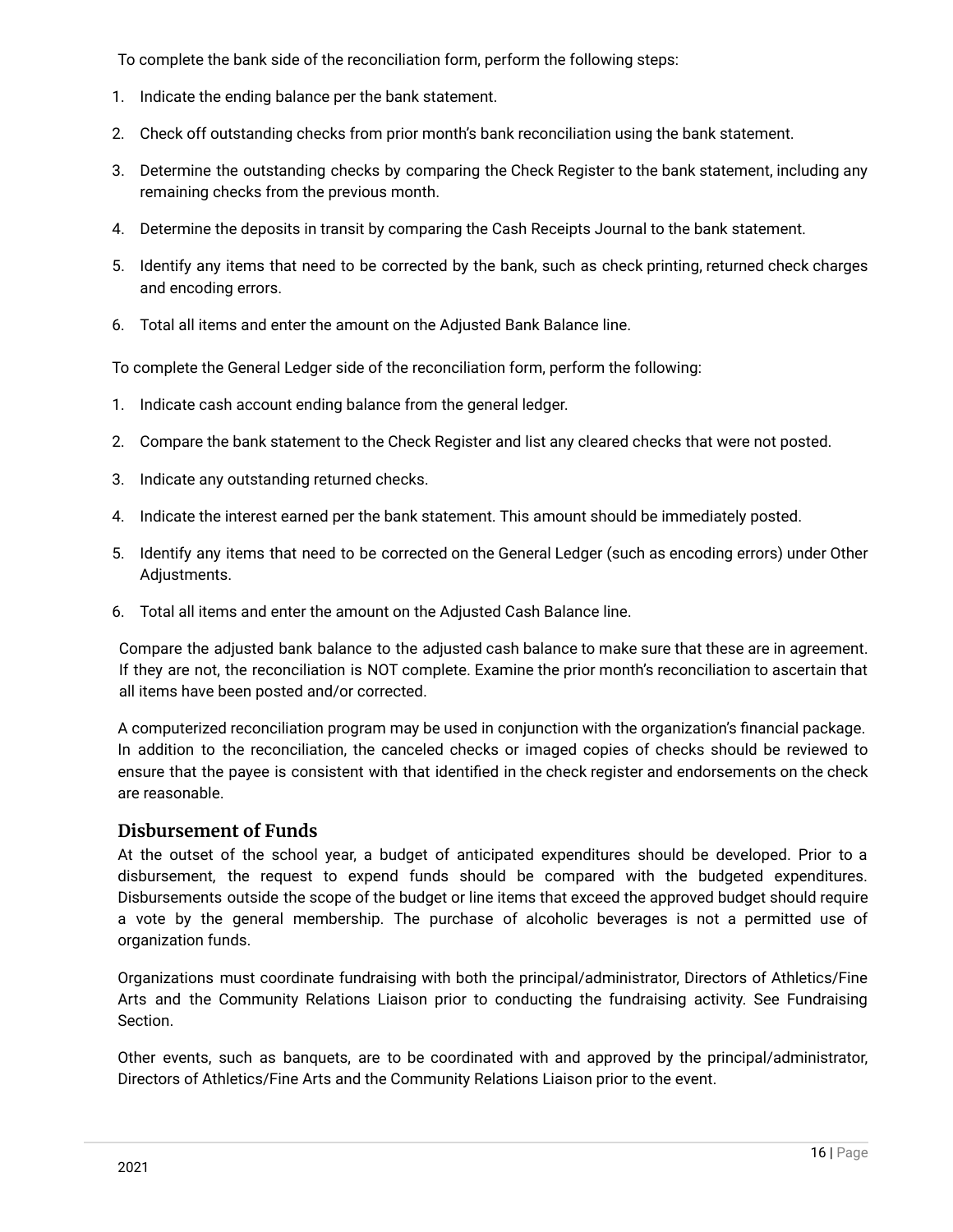University Interscholastic League (UIL) rules limit the ability of students to accept gifts. Awards that students may receive are specifically outlined in Subchapter O, Section 480(a) (2) of the UIL Constitution and Contest Rules. Although all types of student activities are not regulated by UIL, for student consistency and fairness, UIL guidelines must be followed by all booster organizations. No gifts or purchases that individually benefit students shall be made outside of UIL guidelines.

To ensure compliance with UIL guidelines that govern athletic activities, all related disbursements through the athletic booster club shall require the approval of both the sponsor (coach) and the Director of Athletics/Fine Arts.

Organizations should be aware of the possible financial hardship that the costs may have on certain families of participating students when establishing fees and setting fundraisers. Reasonable efforts should be made to ensure that all individuals are able to participate in activities without a financial hardship.

Organizations may not contribute funds to the school district in an effort to increase the personnel allocations and/or stipends of a particular program or campus without the express written approval of the Deputy Superintendent/General Counsel.

A disbursement voucher should be completed for all expenditures regardless of the amount. The appropriate supporting documentation (invoices, receipts) should then be attached to the disbursement form and filed in check number order. At no time should a check be issued without the appropriate supporting documentation. The organization should establish a time-frame in which volunteers may be reimbursed for purchases made by the volunteer. For example, a volunteer should submit a completed reimbursement request form no later than 30 calendar days after the purchase, and no later than the last day of the organization's fiscal year.

### <span id="page-16-0"></span>**1099 Requirements**

Internal Revenue Service guidelines require that all payments for services of \$600 or more made to an individual or unincorporated vendor by an organization be reported on a Form 1099 on an annual basis. The organization should secure an IRS form W-9 from the provider at the time of service to ensure that the organization has an accurate record of the taxpayer identification number. The organization should then issue a Form 1099 to all qualifying vendors performed in the preceding calendar year by January 31st. If payment is made to an individual, the following guidelines can be used as a guide to determine if an individual should be considered an employee or contract labor:

### *Risk of profit or loss*

Independent contractors realize a profit or sustain a loss based on their success in performing the work or service.

### *Continuing relationship*

The relationship between an independent contractor and employer ends when the job is done.

### *Compliance with instructions*

Independent contractors cannot be told when, where, or how to do the job.

### *Training*

Independent contractors do not go through any type of instructional training period with a more experienced employee to learn how to do the job. Independent contractors specialize in the field in which they have been employed and do not require training.

### *Personal Service required*

The right of an independent contractor to substitute another's services without the employer's knowledge shows that one particular individual's personal services are not being required by the employer.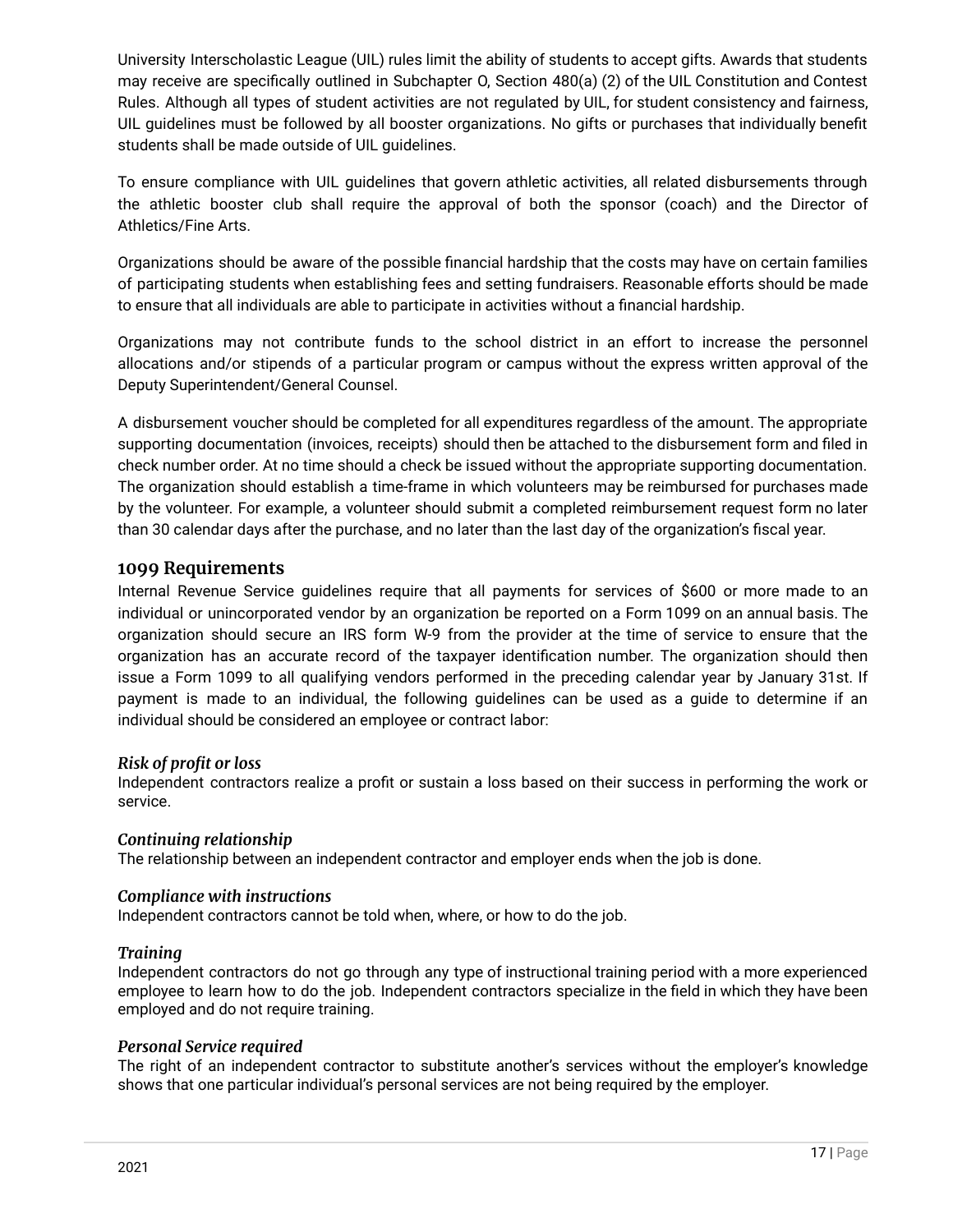### *Integration into the business*

The success or continuation of the business is not dependent on the independent contractor's performance of the service.

### *Control over the hiring, supervising, and paying of assistants*

Independent contractors maintain control of their assistants. The employer contacts the independent contractor if there is a problem, and the employer pays the independent contractor for the work done. The independent contractor then pays the assistants directly.

### *Set hours of work*

An independent contractor sets working hours.

### *A full-time work requirement*

An independent contractor has the availability to work for more than one client.

#### *Working for more than one firm*

An independent contractor has an established business in which they work for more than one firm.

#### *Worker's availability to the general public*

An independent contractor makes services available to the public on a regular and consistent basis.

#### *Working on the employer's premises*

An independent contractor works off-premises unless the nature of the service to be performed requires attendance at the employer's work site.

#### *Required work order or sequence*

An independent contractor does not need to be told in what order or how to do a job as he/she is considered an expert in the field.

#### *Required reports*

An independent contractor is not required to submit oral or written reports.

#### *Payment by the hour, week, or month*

An independent contractor is paid in a lump sum fee basis when the job is done. An invoice must be generated to substantiate the payment.

### *Payment of business or travel expense*

An independent contractor is responsible for his/her own business or travel expense. If paid by an employer, the employer must include the expense amount in the independent contractor's 1099 (unless you can verify a plan that is accountable).

#### *Furnishing of tools and materials*

An independent contractor has the necessary tools and materials to do the job.

#### *Investment in facilities*

 lease payment for the office space as well as the overhead. If the independent contractor maintains an office on the employer's premises, he/she must pay a rent or

#### *Employer's discharge rights*

An independent contractor cannot be terminated as long as he/she is fulfilling the contract.

#### *Worker's termination rights*

An independent contractor may be held financially responsible for any loss the employer may suffer due to an incomplete, inaccurate or unsatisfactorily completed contract.

The Internal Revenue Service website may be accessed for appropriate 1099 reporting requirements and forms.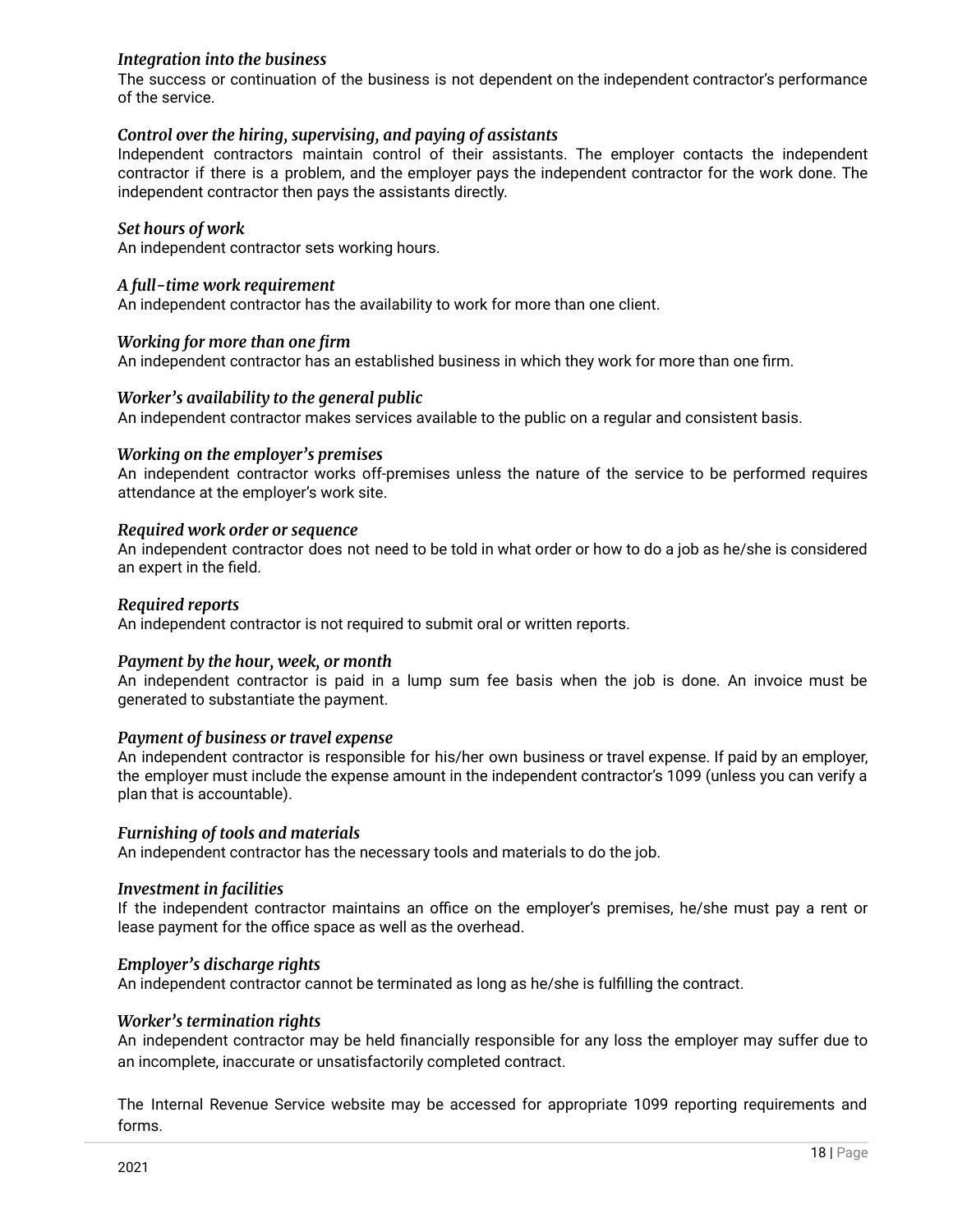Relations Liaison. The District will not process payments to Non-District employees. On occasion, the parent organization may hold an event that results in additional custodial time for either preparation and/or clean-up. In these situations, the parent organization shall submit a facility use application and be invoiced by the Community Relations Liaison. All organizations shall submit this application for any event occurring on school premises outside of the regular school day. The additional amount to be paid to the custodian, in this instance, will then be added onto the custodians next paycheck. This transaction will be coordinated between the District and parent organization through the Community

# <span id="page-18-0"></span>**FUNDRAISING**

Each District-affiliated school-support or parent organization shall submit the documentation and information that is required to be submitted to the District by Board Policy GE (Local).

### <span id="page-18-1"></span>**Types of Fundraisers / Activities Requiring Approval**

<span id="page-18-2"></span>Per LTISD School Board Policy GE and FJ (Local), there are 4 types of activities which require prior approval from the Office of Community Relations:

### **Major Fundraisers**

A "major fundraiser" is any fundraising event or activity that occurs within a defined time period and involves students, staff, parents or volunteers selling, soliciting, promoting, or contributing to benefit the campus or school district.

#### <span id="page-18-3"></span>**Passive Fundraisers**

A "passive fundraiser" is an event that occurs without solicitation, where the customer seeks the transaction himself. The following are examples of passive fundraisers:

- Sales from student stores or concessions at scheduled events
- Box top collections
- Ongoing spirit wear sales
- On-going retail programs (Randall's, Target, Chick-Fil-A, Amazon Smiles, etc.)

### <span id="page-18-4"></span>**Monetary Philanthropic Drives**

Occasionally, boosters and students wish to support a philanthropic cause or organization Since 2017-18, student organizations and their boosters have been allowed one monetary philanthropic drive per school year. *Note: Donation checks may not be payable to LTISD or any LTISD organization. An official representative of the charity must be on site during the event to receive monetary donations in person.*

#### <span id="page-18-5"></span>**Non-Monetary Donation Drives**

Since 2017-18, student organizations and their boosters have been allowed one donation drive per school year. Examples include: Coat drive, canned food drive, etc.

#### <span id="page-18-6"></span>**Other Activities**

Certain campus activities do not require approval by the Community Relations Liaison. Ticket Sales for other activity types, which are not considered to be fundraisers, include, but are not limited to:

- Talent shows
- Spring shows
- School dances
- School plays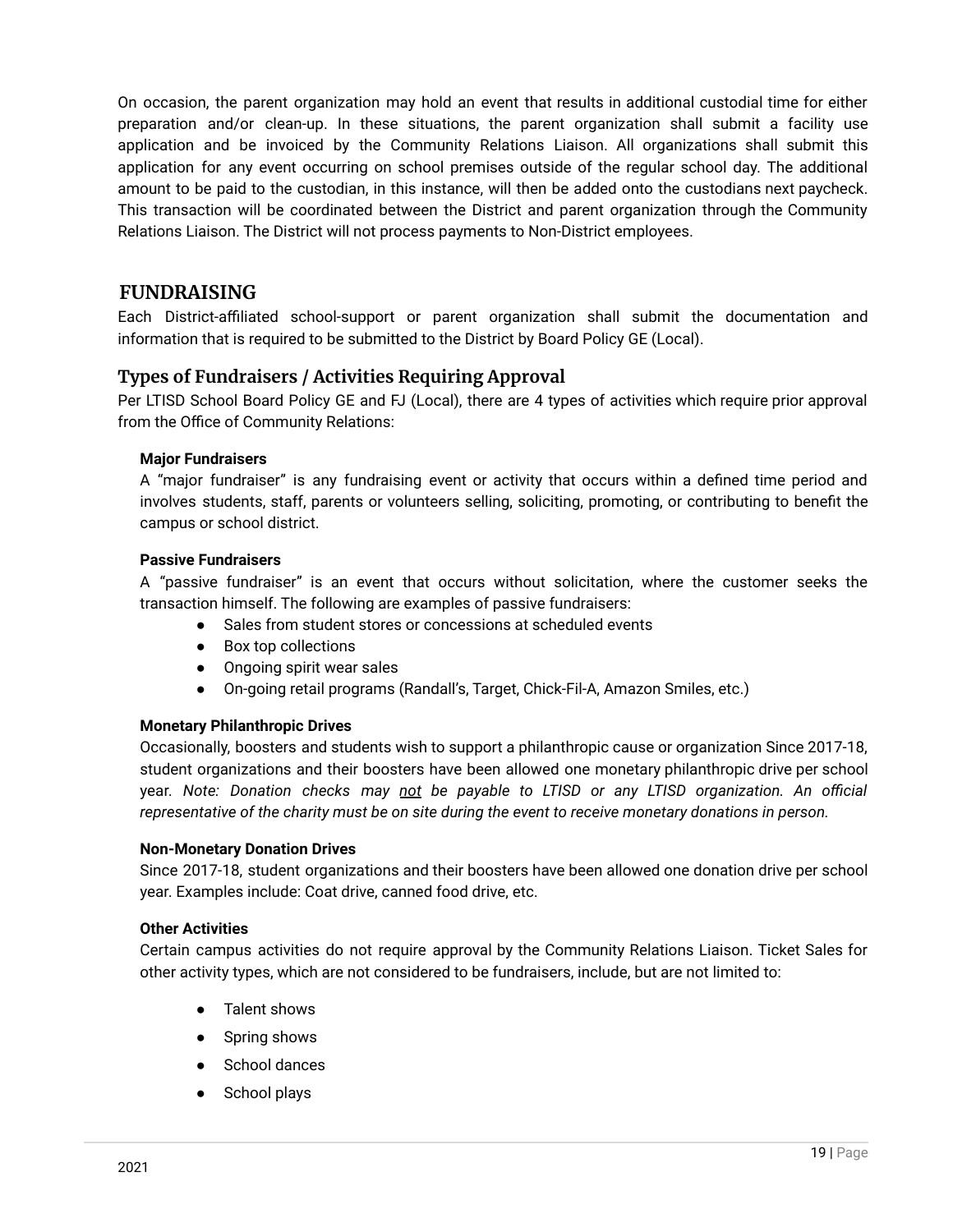# <span id="page-19-0"></span>**Allowed Number of Fundraisers**

| <b>Group Conducting Event</b> | <b>Major Fundraisers</b> | <b>Passive Fundraisers</b> | Monetary Philanthropic Drive | Non-monetary Donation Drive |
|-------------------------------|--------------------------|----------------------------|------------------------------|-----------------------------|
| Parent Booster / PTO / PTA    |                          | Unlimited                  |                              |                             |
| <b>Student Organization</b>   |                          |                            |                              |                             |

Each parent booster organization may conduct a maximum of **3 major fundraisers** between June 1 and May 31 of each year. However, in limited, extenuating circumstances, the Community Relations Liaison or the Director of Athletics/Fine Arts may permit an organization to conduct more than three major fundraising activities between June 1 and May 31 of each year. There is no limit on the number of **passive** fundraising activities. In addition, boosters may offer support to their student groups if the students choose to host a **philanthropic drive** or **donation drive**.

# <span id="page-19-1"></span>**Approval Process for Fundraisers**

**PTO organizations** shall obtain prior approval for each fundraising activity. The organization must submit the request form **online** at least three weeks prior to the first day of the fundraising activity.

Please do not start your activity until you have received an email confirmation from the LTISD Community Relations Liaison. Visit **https://acitor/communityrelations** for the most up-to-date request form.

**Extracurricular Booster organizations**: The head coach or campus sponsor shall obtain prior approval for each fundraising activity. The head coach or campus sponsor must submit the request form **online** at least three weeks prior to the first day of the fundraising activity. Please do not start your activity until you have received an email confirmation from the LTISD Community Liaison.

 bids is strongly recommended. In order to obtain the best pricing available, organizations are encouraged to obtain three written quotes prior to making large purchases related to fundraising activities. For substantial purchases, obtaining formalized

# <span id="page-19-2"></span>**Approval by Campus Principal**

Once the online request has been submitted, the principal will individually review all fundraising activities requested from that campus, and will coordinate his/her recommended changes, if any, with the organizations or sponsors. The principal:

- 1. Will not approve any fundraising requests that exceed three major fundraisers in the year for a specific parent group.
- 2. Will review the content and approve only fundraisers that are financially sound and are determined to be an efficient means to meet the established purpose.

# <span id="page-19-3"></span>**Approval by Athletics/Fine Arts and the Community Relations Liaison**

The Community Relations Liaison will review organization fundraising requests in combination with requests from all other requests to determine:

- 1. Compliance with District policy and regulations.
- 2. Whether any fundraisers are in conflict with other fundraisers, and if so, to work with the groups to reschedule fundraisers in an effort to minimize the impact on students, staff, parents, and/or community.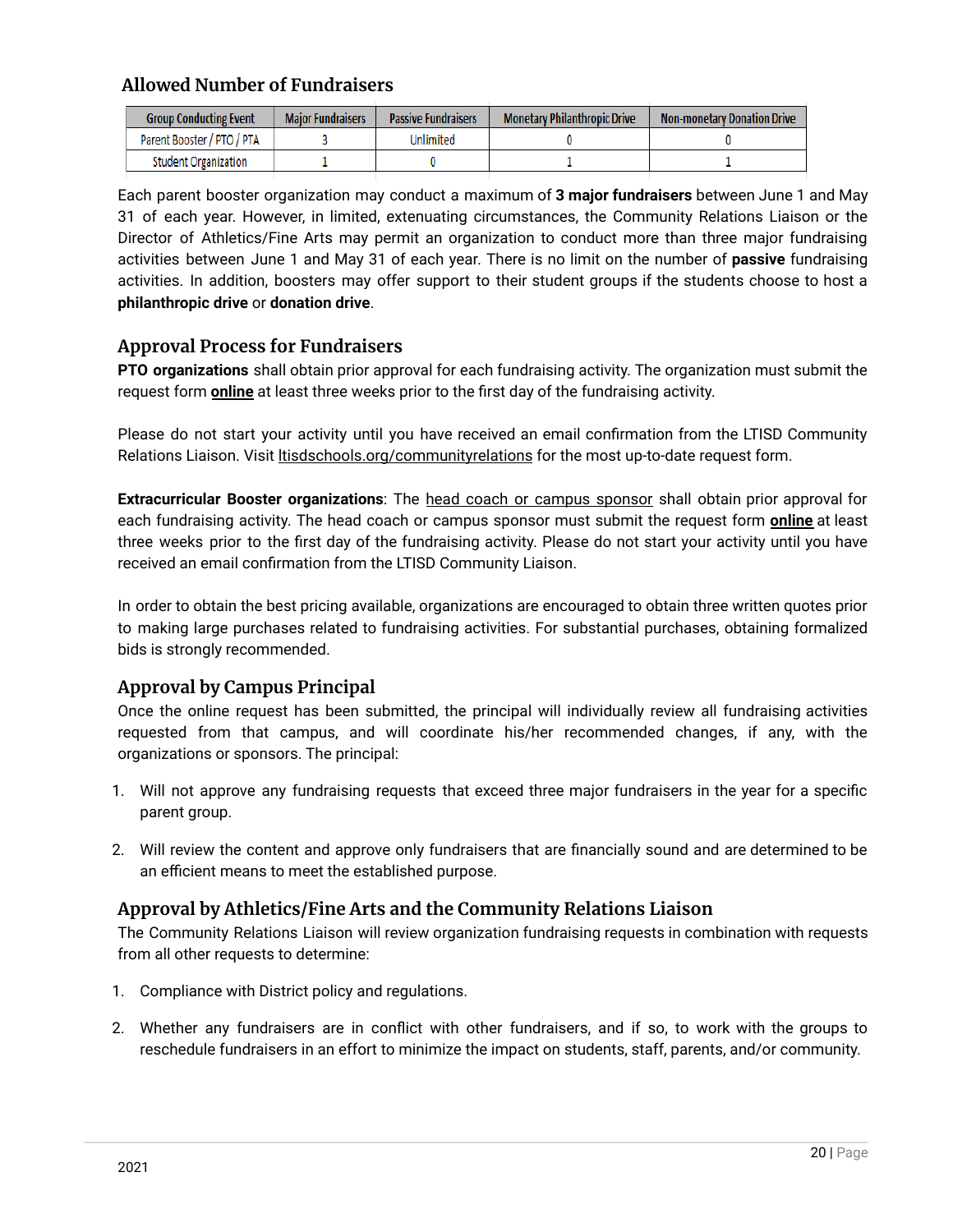# <span id="page-20-0"></span>**Faculty Sponsor Responsibilities for Organization Fundraising Activities**

The campus sponsor of any organization that is fundraising will be responsible for the coordination of the activity between students, principal and booster parents. If the fundraiser includes the sale of prepared foods, the sponsor must work with his/her booster parents to determine whether or not a permit will be required from Travis County, the City of Lakeway, or the City of Bee Cave.

### <span id="page-20-1"></span>**Individual Accounts**

Organizations should not credit "individual" student accounts based on the student or parent's participation in fundraising events. The credit should not be based on a proportionate share of the amount that is "earned" by the student or parent during the fundraiser.

The above practice may jeopardize an organization's tax-exempt status under the Internal Revenue Code and/or may create taxable income to the individual that raised the money. A tax-exempt organization is established to benefit a group as a whole instead of benefiting individual members of a group. Organizations should not maintain individual accounts that are earmarked for a particular individual, and organizations should seek professional tax advice regarding questions about such practices.

# <span id="page-20-2"></span>**Fundraising Participation and Quotas**

Organizations should not require a member to participate in fundraising activities. Coupled with this, members should not be required to sell or raise a certain amount. As indicated above, both of these practices may jeopardize an organization's tax-exempt status with the IRS. However, organizations may develop specific criteria that must be met in order for a benefit to be given to a member, such as attendance.

### <span id="page-20-3"></span>**Raffles**

Organizations are permitted to hold raffles within the following guidelines. See the link to the Texas Attorney General's website in the Reference section of this handbook for additional requirements.

- The organization must have been in existence during the three preceding years and is exempt from federal income tax under 501(c) (3) of the Internal Revenue Code;
- Each ticket must indicate the name and address of the organization, name of an officer, price of the ticket and a description of each prize valued at \$10 or more. No prize may be valued in excess of \$50,000;
- Each organization may hold no more than two raffles per year and only one at a time; Tickets may not be advertised through paid advertising;
- A raffle prize may not be cash or a negotiable instrument such as a check, money order, or certificate of deposit. However, savings bonds, prepaid, or "stored-value" credit cards are acceptable as they are not considered negotiable instruments;
- The organization must have the prizes in its possession before beginning the raffle or post a bond for the full value with the county clerk;
- No one may be compensated directly or indirectly for organizing or conducting a raffle or for selling raffle tickets;
- Only members of the organization may sell the tickets (students may not sell raffle tickets);
- The winner must pay income tax on any prize. If the value exceeds \$600, the organization must provide an IRS form 1099 to the recipient;
- Phone solicitation may not be used to promote the event.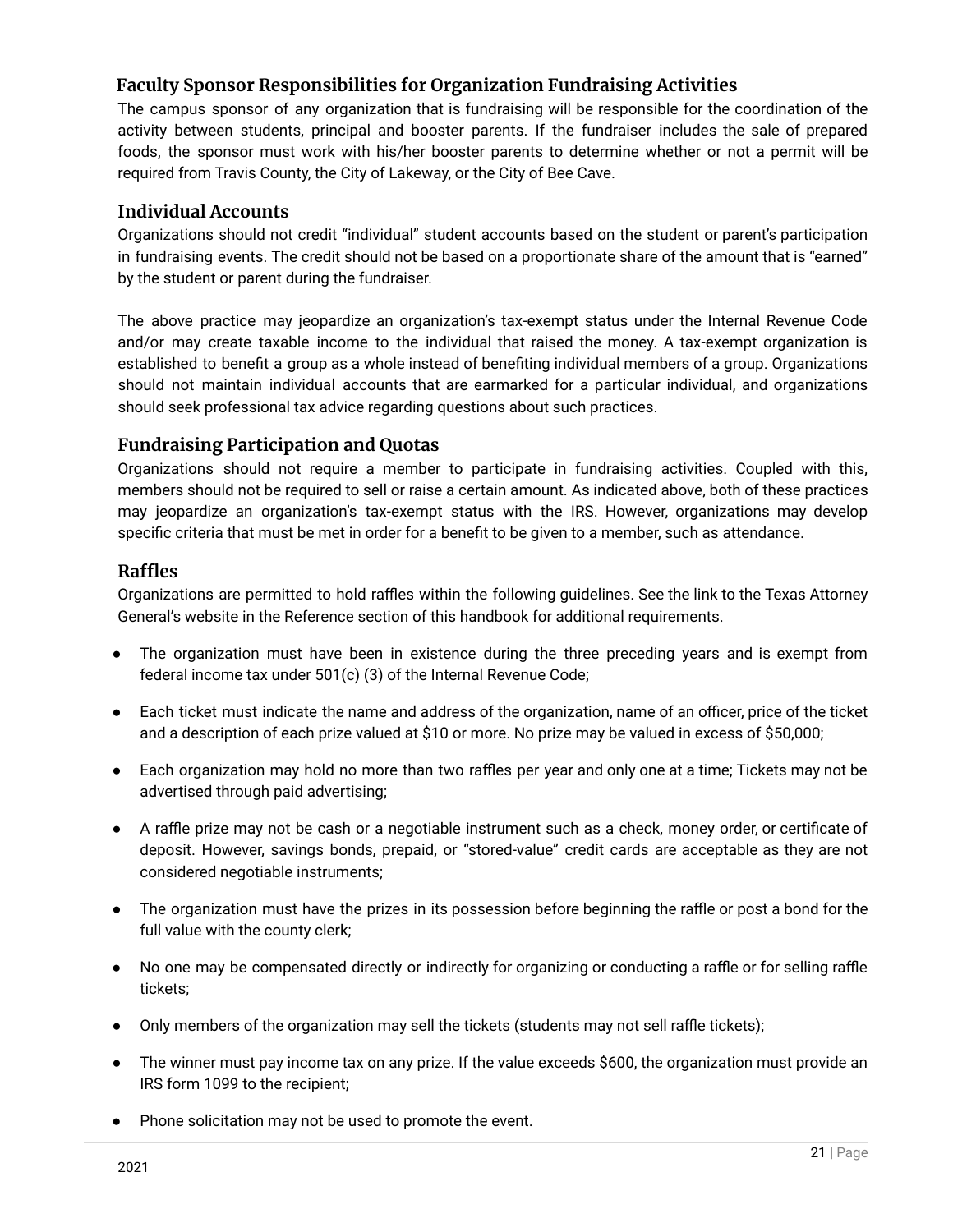# <span id="page-21-0"></span>**Bingo**

An organization should consider all applicable regulations for bingo. Detailed rules may be obtained from the Texas Lottery Commission by requesting a copy of the Bingo Enabling Act, the Charitable Bingo Administrative Rules and Bingo Operations Manual by calling 1-800-BINGO77. Additional information is available on the Texas Lottery website, linked here: [txlottery.org/export/sites/bingo/indexhtml.](http://www.txlottery.org/export/sites/bingo/index.html)

# <span id="page-21-1"></span>**Sales Tax**

Organizations that have applied for exemption from the Comptroller's Office should be exempt from sales tax when making purchases. However, when making sales, sales tax must generally be collected. For purposes of sales tax, a calendar year is considered the reporting year (January 1 – December 31).

# <span id="page-21-2"></span>**Taxable Status of Purchases**

An organization should provide the vendor with a valid signed exemption certificate when claiming state sales tax exempt status. Exemption certificates do not require tax identification numbers to be valid nor is the vendor required by law to honor the exemption.

The District's exemption status may not be utilized by parent, booster, patron, or alumni organizations to secure exemption from sales and excise taxes. Parent/teacher groups and booster clubs must apply for their own exemption.

 organization through budgeted funds as an award to a student are not taxable. Items which become the personal property of the student (cheerleader uniforms, band t-shirts, etc.), even though connected with a school or organization, are not exempt from tax. Items which are purchased by the

Meals purchased by the organization for athletic teams, bands, etc. on authorized school trips are exempt from sales tax if the organization contracts for the meals. The organization must pay for the meals with an organization check and provide an exemption certificate.

Individual members of the athletic team, band, etc., may not claim exemption from the sales tax on the meals they purchase while on a school authorized trip.

# <span id="page-21-3"></span>**Collection and Remittance of Sales Taxes**

The organization should collect sales tax on all taxable sales. When imposing sales tax, the organization has the option of:

- were 8.25%, the school would collect \$2.17 (\$2.00 x 1.0825) from the buyer for each item sold; Adding the tax to the item's selling price - thus, if the selling price of an item were \$2.00 and the tax rate
- Absorbing the tax in the item's selling price thus if the item sold for \$2.00 including tax, the school would retain \$1.85 and remit \$0.15 for sales tax. If this method is used, divide the total sales by 1.0825 (assuming a tax rate of 8.25%) to find the taxable sales. To determine the sales tax amount, subtract the taxable sales from the gross sales.

# <span id="page-21-4"></span>**Taxable Status of Sales**

School and school related organizations need not collect sales tax on the following:

- Admission tickets;
- Club memberships; and
- Food and drinks sold at school functions.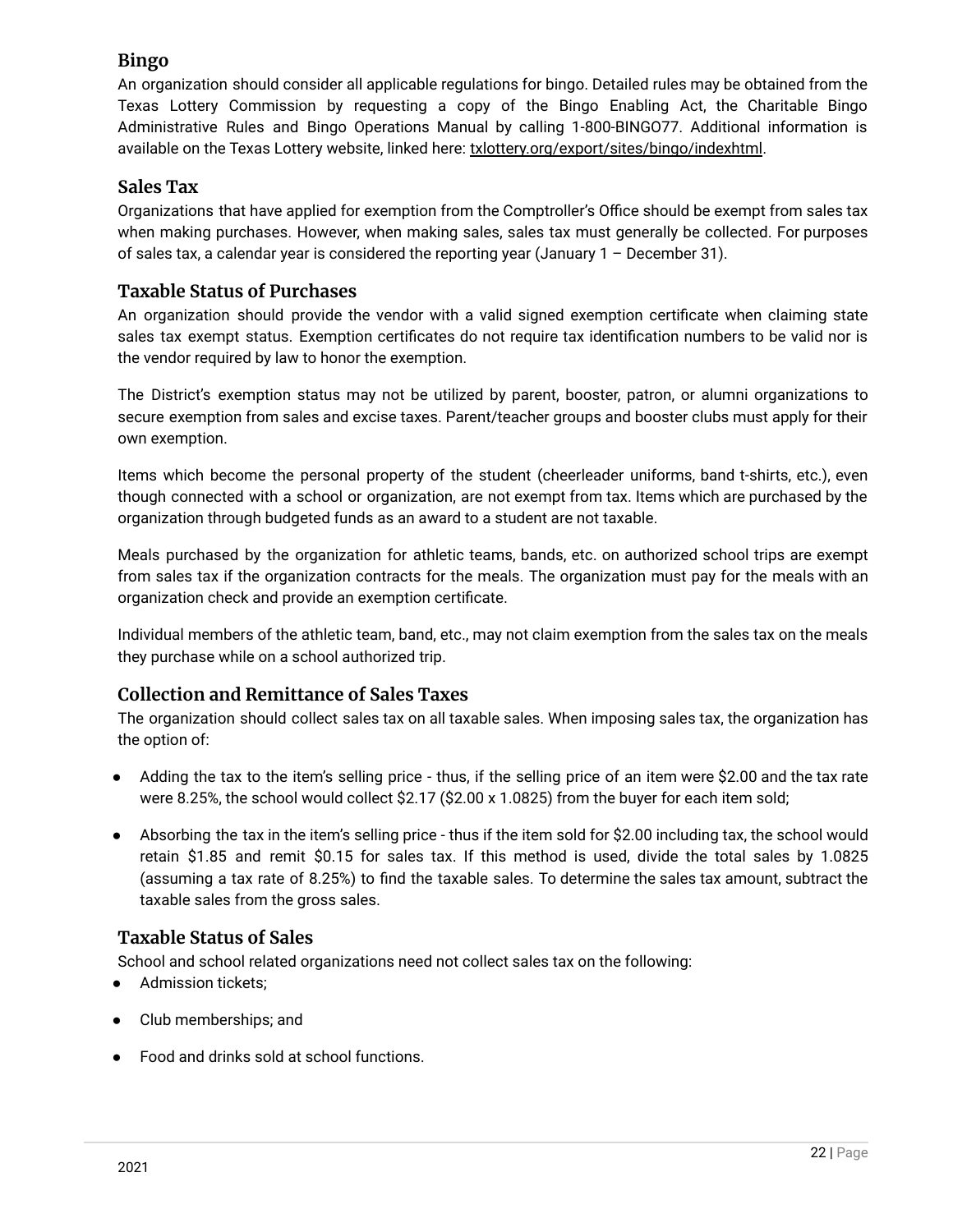Therefore, unless it is a tax-free 24-hour sale, state and local sales taxes should be imposed and collected on all sales for:

- Items sold by the school store (i.e., pencils, erasers, paper, etc.);
- Any other item sold as personal property (i.e., school pictures, uniforms, sweaters, etc.);
- All sales of items such as handicrafts, T-shirts, candles, cups, books, and school supplies sold by an organization during a fundraising drive;
- All other personal property except for those items specifically excluded above.

# <span id="page-22-0"></span>**Tax-Free 24-Hour Sales Day**

Parent organization groups that are a 501(c) (3) organization under the Internal Revenue Code and have received tax-exempt status with the State Comptroller's Office are allowed to have two, one-day tax-free sales each calendar year. During these tax-free sales, the school may sell any taxable item tax- free. The exemption does not apply to items sold for more than \$5,000, unless the item is manufactured by the organization, or the item is donated to the school and is not sold to the donor.

 stock on subsequent dates after the tax-free day will owe sales tax on the items. One-day means 24 consecutive hours. Generally, title passes to the purchaser when the item is given to the purchaser. In the case of pre-ordered and pre-paid sales, title can transfer as soon as the seller (parent organization) receives the order. Therefore, the date the items are delivered by the vendor to the seller is designated as the one day for the purposes of the tax-free sales. However, persons buying from surplus

# <span id="page-22-1"></span>**Agent or Sales Representative**

 and sales tax is due on the sales price. When a parent organization raises funds by acting as a sales representative or agent for a for-profit retailer, the retailer is the seller and the sale will not qualify as one of the school's tax-free sales days. The parent organization is acting as an agent when the for-profit company coordinates the fundraising, including setting the price for items sold and providing their materials (i.e., brochures and order forms), and the parent organization merely receives a commission for the items sold. When the school is acting as the selling agent for the for-profit company, the for-profit company is required to collect and remit the sales tax on the taxable items sold. The for-profit company is free to set the selling price of the item at an amount of its choosing,

When the school receives a commission from a vendor, the tax-free day sale provisions do not apply because the sale is the vendor's sale, not the school's sale. The vendor is the retailer and the vendor is not eligible for a tax free sale. In this instance, the school does not report the sale and the vendor should report the sale and remit tax to the Comptroller's Office.

Sales tax should be filed in accordance with the Comptroller's guidelines. Further information can be found on the Comptroller's website included in the References section of this handbook.

# <span id="page-22-2"></span>**Donations**

In accordance with Board Policy DBD (Local), school district staff "shall not accept or solicit any gift, favor, service, or other benefit that could reasonably be construed to influence the employee's discharge of assigned duties and responsibilities." Students engaged in UIL activities shall not accept gifts except as provided by UIL Constitution and Contest Rules.

In accordance with Board Policy CDC (Local), donations to the District shall become the sole property of the District. Donations should be earmarked for a specific purpose as indicated by the donating organization. A **donation application is mandatory** if the donation is adding a permanent or temporary structure to district property and/or is valued at \$1,000 or more. Visit the Fundraising tab at [ltisdschools.org/communityrelations](https://www.ltisdschools.org/communityrelations) for more information.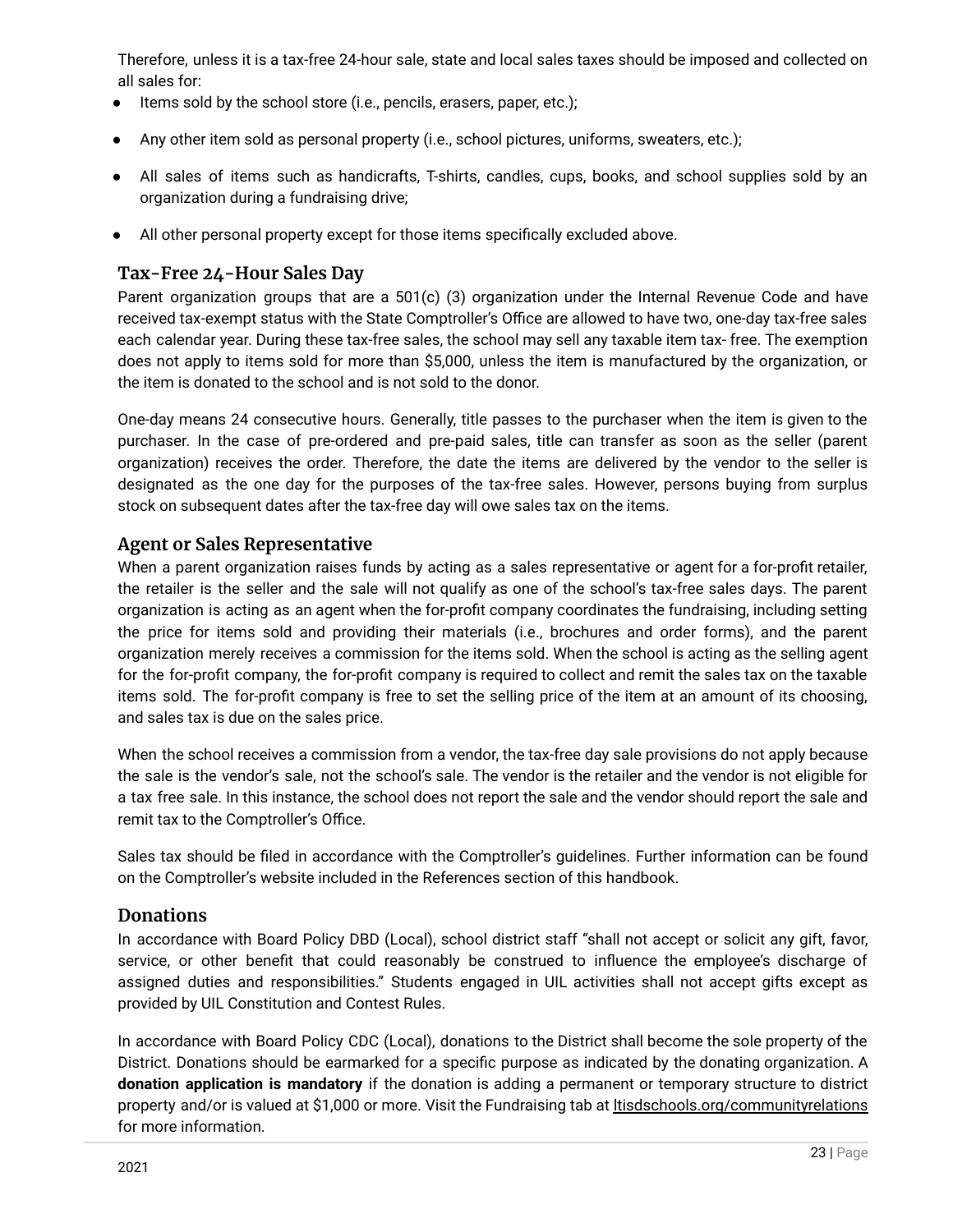### <span id="page-23-0"></span>**Guidelines regarding donations are as follows:**

- To be acceptable, a donation must have a purpose consistent with District goals, plans, and objectives as determined by the Superintendent and/or Board. A donation shall not be accepted if it:
	- 1. Creates a program or condition that the Superintendent and/or Board believe to be inconsistent with District policies, philosophy, or current or future plans or purposes.
	- 2. Creates costs to the District that are determined by the Superintendent and/or Board to be unreasonable or unsupportable.
	- 3. Creates a restriction on any other school or District program that the Superintendent and/or Board deem inconsistent with District policies, philosophy, or current or future plans or purposes.
	- 4. Creates a conflict with public law.
- Donors must seek prior approval of their proposed donation through the approval process described in board policy:
	- 1. Per school board policy, a **donation application is mandatory** if the donation is adding a permanent or temporary structure to district property and/or is valued at \$1,000 or more. All other donations may be approved by the principal and/or District designee.
	- 2. Any donation that is given to a school or program of the District shall become the property of the District unless prior to the District's acceptance of the donation, the donor and the District agree to a separate ownership designation. All donations described in this policy shall be consistent with District goals, policies, and plans.
	- 3. Any donation given without a specific use or designation may be allocated for use by any school or program at the discretion of the Superintendent and/or designee.
	- 4. Any donation equal to or greater than \$1,000 in value, and/or any donation or combination of donations serving a common or like purpose that have an individual or collective value of \$1,000 or more must have approval (see procedure directly below).

### <span id="page-23-1"></span>**Donations of \$1,000 or more:**

- Must have approval through the following procedure: The PTA/PTO should submit the signed donation form to the campus principal for approval. The campus will send the form to the Business Office to the attention of Philippa Ford, Administrative Assistant for Business Services. The form shall include:
	- Name, address, phone number, and name of the person authorized by the donor (if other than the donor) to act on behalf of the donor. Signature of donor on the application for donation. [See CDC (EXHIBIT) and Exhibit A.]
	- Description of the donor's purpose for the donation.
	- Amount of value of the donation. Life of donation.
	- Provisions or restrictions of donation (if any).
	- Terms and conditions for return of donation to donor if donation provides for any time or use limitations.
	- Itemization of matching or additional funds or other costs that may be incurred by the District, both during and subsequent to the donation period, as a result of accepting the donation.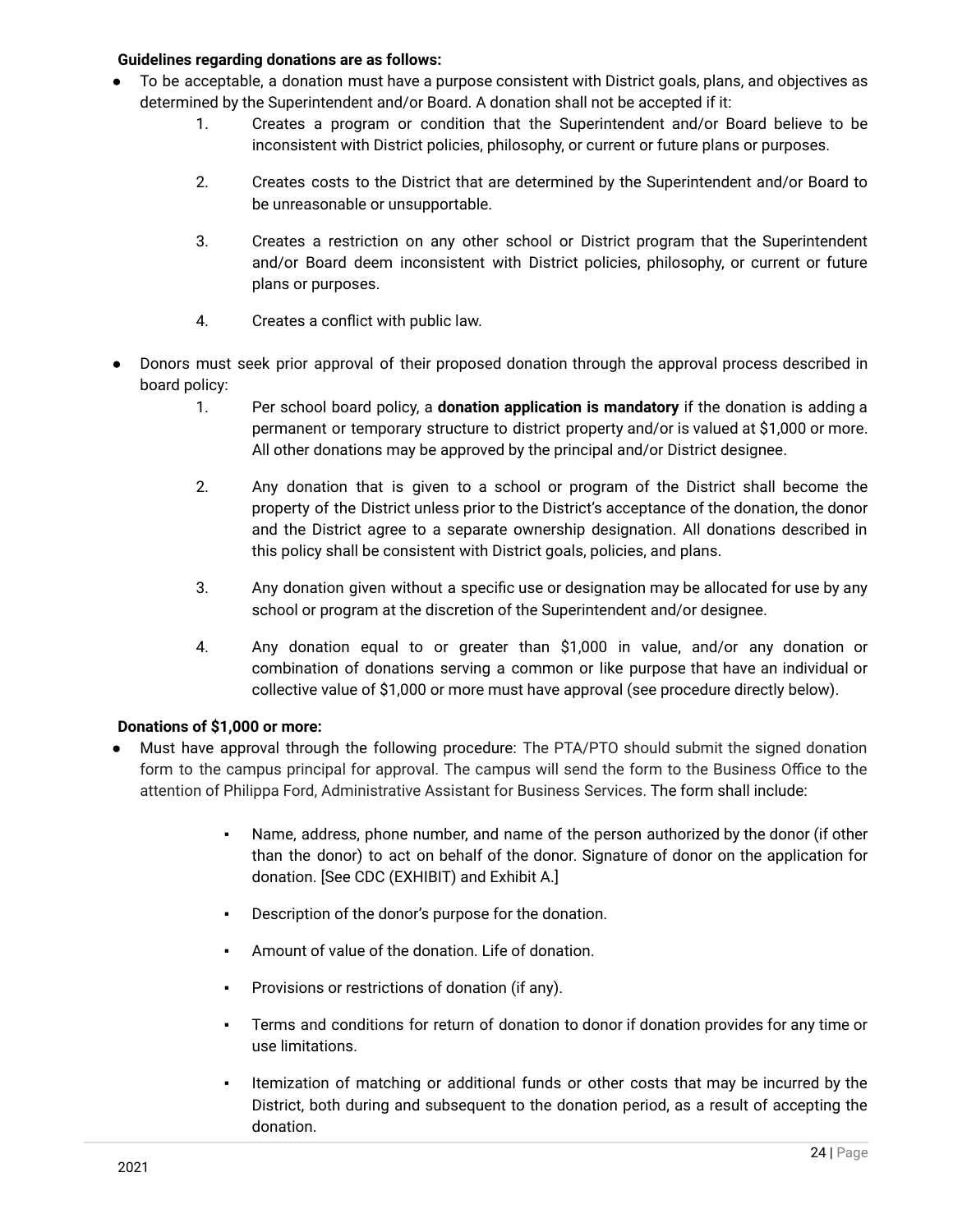To be deductible as a charitable contribution, a payment to charity must be a gift. A gift to charity is a payment of money or transfer of property without receipt of adequate consideration and with donative intent. Generally Accepted Accounting Principles require that the asset be recorded at its fair market value at the time of the donation. The District will make no determination of value for IRS purposes.

### <span id="page-24-0"></span>**Title IX (Boosters)**

Title IX is a federal law enacted in 1972 which protects individuals in education programs or activities from discrimination based on sex. It states that "No person in the United States shall on the basis of sex, be excluded from participation in, be denied the benefits of, or be subject to discrimination under any educational program or activity receiving federal financial assistance."

Title IX applies to all aspects of education and related programs, not just athletics. It requires that equal opportunities be provided for members of both sexes. It does not require that each team receive exactly the same services and supplies, but rather the male and female programs, collectively, receive comparable levels of service, facilities, supplies, etc. The U.S. Department of Education oversees school districts" compliance with Title IX.

Since booster club funding and activities are included in the analysis of the District's compliance with Title IX, booster clubs should have an awareness of the law and the District's requirement for compliance.

### <span id="page-24-1"></span>**Charter Buses (Boosters)**

 recommended that charter buses be reserved as soon as possible. The District will provide yellow school buses for school sponsored activities. Booster organizations have the option of upgrading this to a commercial bus service (charter buses) for extra-curricular activities. Reserving charter buses is oftentimes a challenge if reservations are not made far enough in advance. It is

The cost to the booster organization for the charter buses will be the cost of the charter buses less the cost of the school buses. The mileage and driver rate for school buses will be available from the campus administrator in the spring of each year for the upcoming school year. This provides timely information to help parent organizations budget transportation costs for the following school year.

 incremental charter bus costs prior to the trip (preferably 2 weeks in advance). All extra-curricular charter bus reservations and billings will be the responsibility of the Directors of Athletics/Fine Arts. The campus administration office will continue to make reservations and billings for all instructional field trips. All organizations shall have deposited money with the school district to cover the

### <span id="page-24-2"></span>**If a charter bus is desired, these procedures will be followed:**

The sponsor is to confirm with the Booster President that the Booster organization is committed to financially supporting the incremental cost of the charter bus. Once the bus is ordered, the booster organization will be responsible for any advance deposit required by the charter company.

Based on the quoted cost for the charter bus, the estimated miles and hours for the trip, an estimate of the incremental cost to the booster organization can be calculated. Any questions can be resolved with the Principal or Directors of Athletics/Fine Arts.

The sponsor is to confirm with the principal/administrator that the booster organization has money set aside as a line item in its budget to pay for the incremental cost of the charter bus.

The sponsor is to notify the Directors of Athletics/Fine Arts (extra-curricular activities) or the Principal (all other activities) of the number of buses being requested, dates, and times and provide other necessary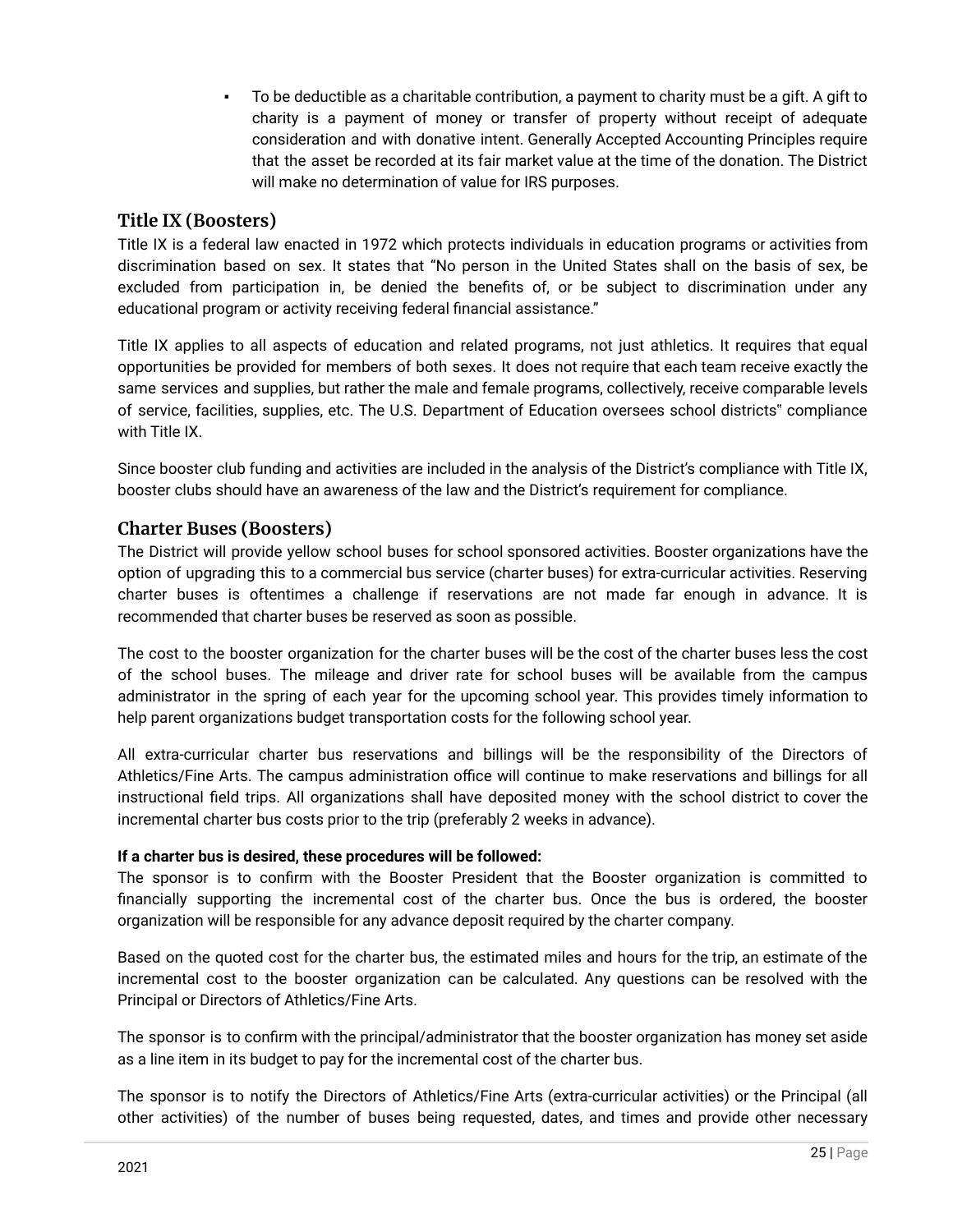information to allow the school to make a reservation. Reservations will be made out of the appropriate school office by District staff. Any buses reserved by parent or parent organizations will be the sole financial responsibility of the parent or parent organization.

The school staff will confirm bus reservations with the bus company approximately 1 month in advance, again 1 week in advance, and again 1 day in advance of the scheduled trip. Should any issues arise; the sponsor will be notified immediately, so other alternatives can be pursued.

 trip. This will ensure that bus services will not be interrupted. The District is prohibited under the State Constitution to either lend money or its credit for the benefit of others. As such, the District is not in a position to make payments on behalf of a booster organization. Thus, it is important that the District receive a timely payment from the booster organization prior to the scheduled

### <span id="page-25-0"></span>**Miscellaneous**

The following guidelines apply to all parent/booster organizations. If a question should arise which cannot be resolved at the campus level, the appropriate Assistant Superintendent should be contacted for clarification.

- Failure to follow required policies and procedures of the District may result in refusal by the campus principal, Directors of Athletics/Fine Arts or the Community Relations Liaison to allow related activities;
- All general meetings shall be public and posted in advance to both the organization and campus websites;
- The sponsor shall notify the campus administrator of all meetings and the sponsor, or sponsor's designee, must attend all booster club general membership and board (executive) committee meetings;
- The campus administrator or designee must be present at all organization general or board (executive) committee meetings;
- Any action taken at the meeting will be subject to review and revocation by the sponsor or administrator;
- The regular school program and extra and co-curricular activities of the school and programs sanctioned by TEA, UIL, and district affiliated organizations will take precedence over organization activities;
- Parents and organization members are expected to follow the same standards of conduct as district employees when chaperoning, sponsoring, or attending student activities, including rules in the campus handbook;
- Each individual student's or group of students' participation will be determined by the sponsor and the principal/administrator and not by the organization or any member(s). Participation is considered to be a privilege and not a right, and will be based on a proven record of good conduct and dependability. Lack of such demonstrated behavior by each person will be grounds for disapproval for participation and travel;
- There will be no student activities, parties, meetings, travel, or other gathering in the name of the organization unless prior permission has been received from the sponsor and the principal/administrator or the sponsor is present. All activities will be under the auspices of the school and the District;
- School employee and student planning and preparation for activities supported by the organization will occur outside the school day or as approved by the principal;
- Participation in any activity or travel associated with organization activities or field trips is a privilege and not a right for all involved. All student and employee travel will be under the auspices of the school and all participants will be approved by the sponsor and principal;
- No cash will be given to any school employee to use at his or her discretion;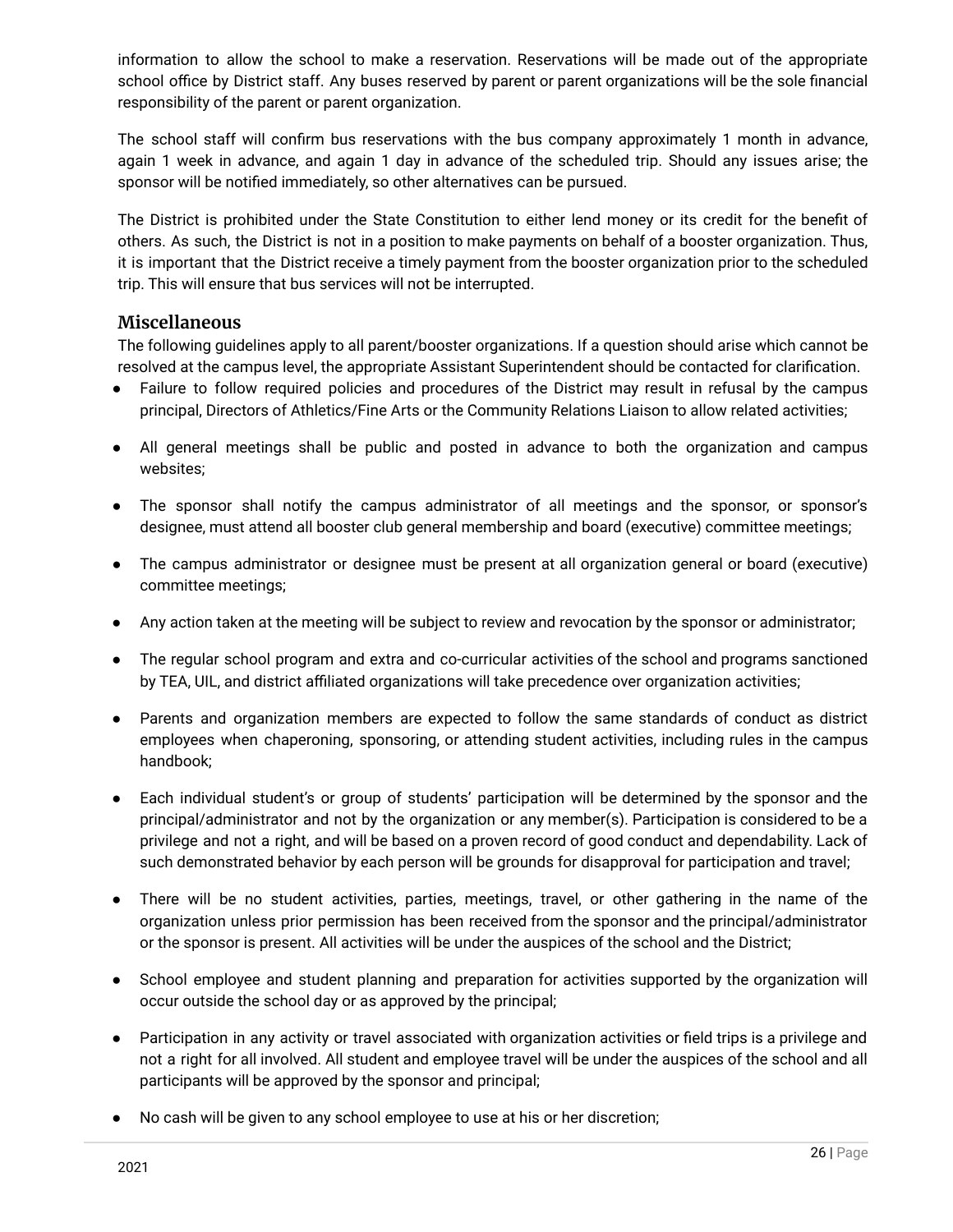- Employees of the District shall not serve in a financial capacity of an organization. Financial capacity includes holding positions of president, treasurer, fundraising chairperson, or serving as a check signer. In addition, employees of a campus may not serve on the executive board of an organization that supports the campus/students of the same campus;
- The purchase or consumption of alcoholic beverages while on school property or in the presence of students while attending or participating a school related function is specifically prohibited;
- Organizations shall not directly support political activities by providing campaign donations or placing advertisements in support of a particular candidate as doing so could jeopardize the tax - exempt status of the organization. If a candidate running for office is invited to join a meeting, all candidates running for the office must be extended an invitation to the event;
- Articles of formation and bylaws should be posted to the organization's website;
- Organizations may not contribute funds in an effort to increase the personnel allocations and/or stipends of a particular program or campus without the express written approval of the Deputy Superintendent;
- Upon dissolution of an organization, a private termination letter ruling should be requested from the Internal Revenue Service.

### <span id="page-26-0"></span>**15 Passenger Vans**

Federal law prohibits dealers from selling or leasing 15 passenger vans for use in transporting students for school related activities. Because of the risks associated with 15 passenger vans, organizations may not purchase, lease, or otherwise utilize 15 passenger vans to transport District employees, students, or equipment.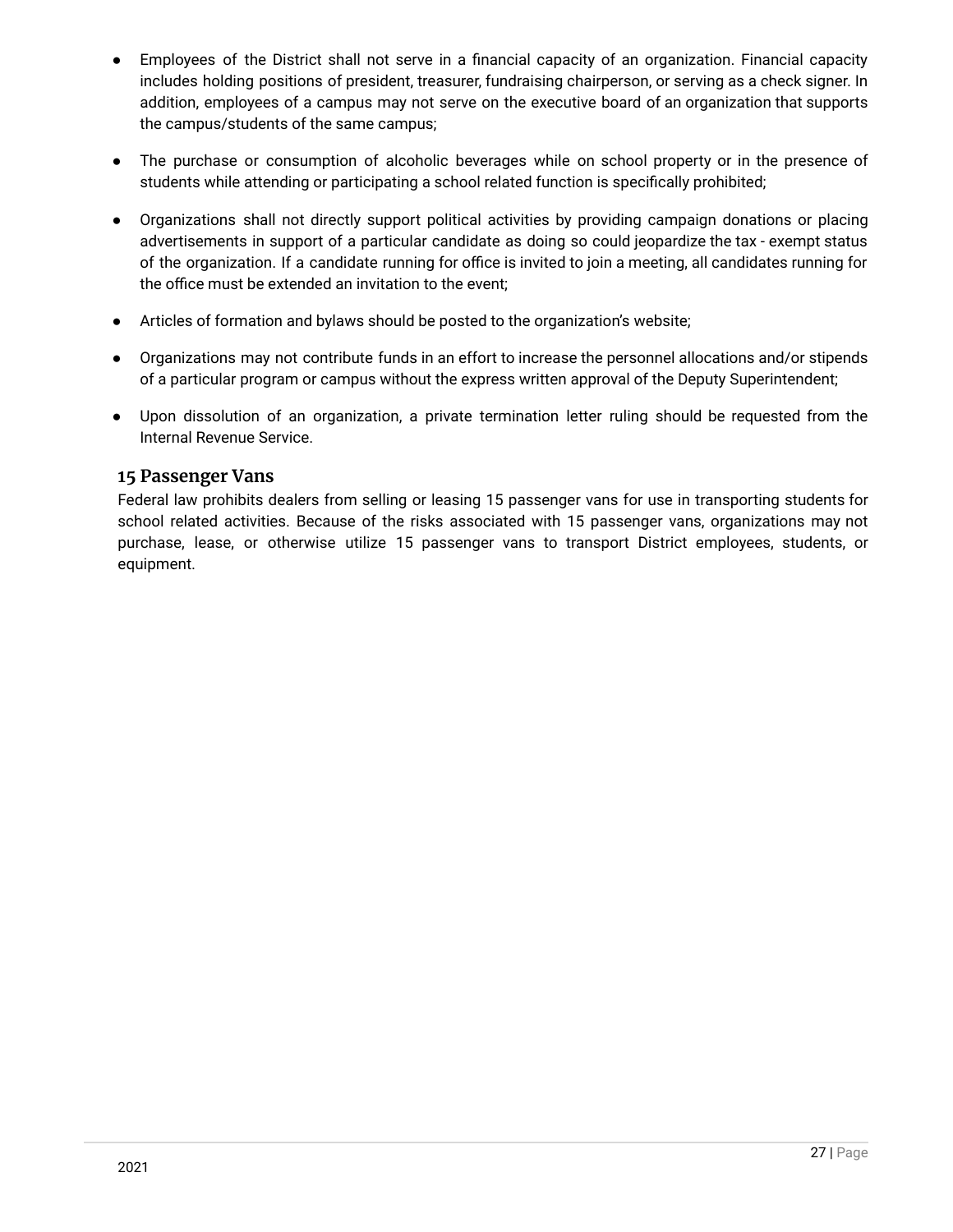# **References – Contact Information**

<span id="page-27-0"></span>

| <b>Lake Travis ISD</b>                                                           | 512-533-6000 | Itisdschools.org                                                                                                        |
|----------------------------------------------------------------------------------|--------------|-------------------------------------------------------------------------------------------------------------------------|
|                                                                                  |              |                                                                                                                         |
| <b>Internal Revenue Service</b>                                                  | 800-829-1040 | irs.gov                                                                                                                 |
| <b>Tax Exempt Organizations</b>                                                  | 877-829-5500 | irs.gov/charities-non-profits/charitable-organizations                                                                  |
| <b>Tax Forms &amp; Publications</b>                                              | 800-829-3676 | irs.gov/charities-non-profits/publications-for-exempt-orga<br>nizations                                                 |
|                                                                                  |              |                                                                                                                         |
| <b>State Comptroller</b>                                                         | 888-334-4112 | cpa.state.tx.us/taxinfo/sales/index.html                                                                                |
| Sales Tax                                                                        | 800-252-5555 | comptroller.texas.gov/taxes/sales/                                                                                      |
| <b>Franchise Tax</b>                                                             | 800-252-1381 | comptroller.texas.gov/taxes/franchise/                                                                                  |
| <b>State Exempt Organizations</b>                                                |              | comptroller.texas.gov/taxes/exempt/                                                                                     |
|                                                                                  |              |                                                                                                                         |
| <b>Secretary of State</b>                                                        |              | sos.state.tx.us                                                                                                         |
| Non-profit organizations                                                         | 512-475-2705 | sos.state.tx.us/corp/nonprofit_org.shtml                                                                                |
|                                                                                  |              |                                                                                                                         |
| <b>Texas Attorney General</b>                                                    | 512-463-2100 | texasattorneygeneral.gov/                                                                                               |
| Raffles                                                                          |              | texasattorneygeneral.gov/divisions/financial-litigation/ch<br>aritable-trusts/charitable-raffles-and-casinopoker-nights |
|                                                                                  |              |                                                                                                                         |
| <b>University Interscholastic League</b>                                         | 512-471-5883 | uiltexas.org/                                                                                                           |
| <b>Guidelines for Booster Clubs</b>                                              |              | uiltexas.org/policy/guidelines-for-booster-clubs                                                                        |
| <b>Guidelines for Booster Clubs - PDF</b>                                        |              | uiltexas.org/files/policy/booster_club_quidelines.pdf                                                                   |
|                                                                                  |              |                                                                                                                         |
| <b>GW Byers</b><br><b>Community Relations Liaison</b>                            | 512-533-6099 | byersg@ltisdschools.org                                                                                                 |
| <b>Hank Carter</b><br><b>Director of Athletics</b>                               | 512-533-6478 | carterh@ltisdschools.org                                                                                                |
| <b>Michael Drinkwater</b><br><b>Assistant Director of Athletics</b>              | 512-533-6059 | drinkwaterm@ltisdschools.org                                                                                            |
| <b>Charles Aguillon</b><br><b>Director of Fine Arts</b>                          | 512-533-6022 | aguillonc@ltisdschools.org                                                                                              |
| <b>Pamela Sanchez</b><br>Assistant Superintendent of<br><b>Business Services</b> | 512-533-6016 | sanchezp@ltisdschools.org                                                                                               |
| <b>Philippa Ford</b><br>Administrative Assistant for<br><b>Business Services</b> | 512-533-6205 | fordp@ltisdschools.org                                                                                                  |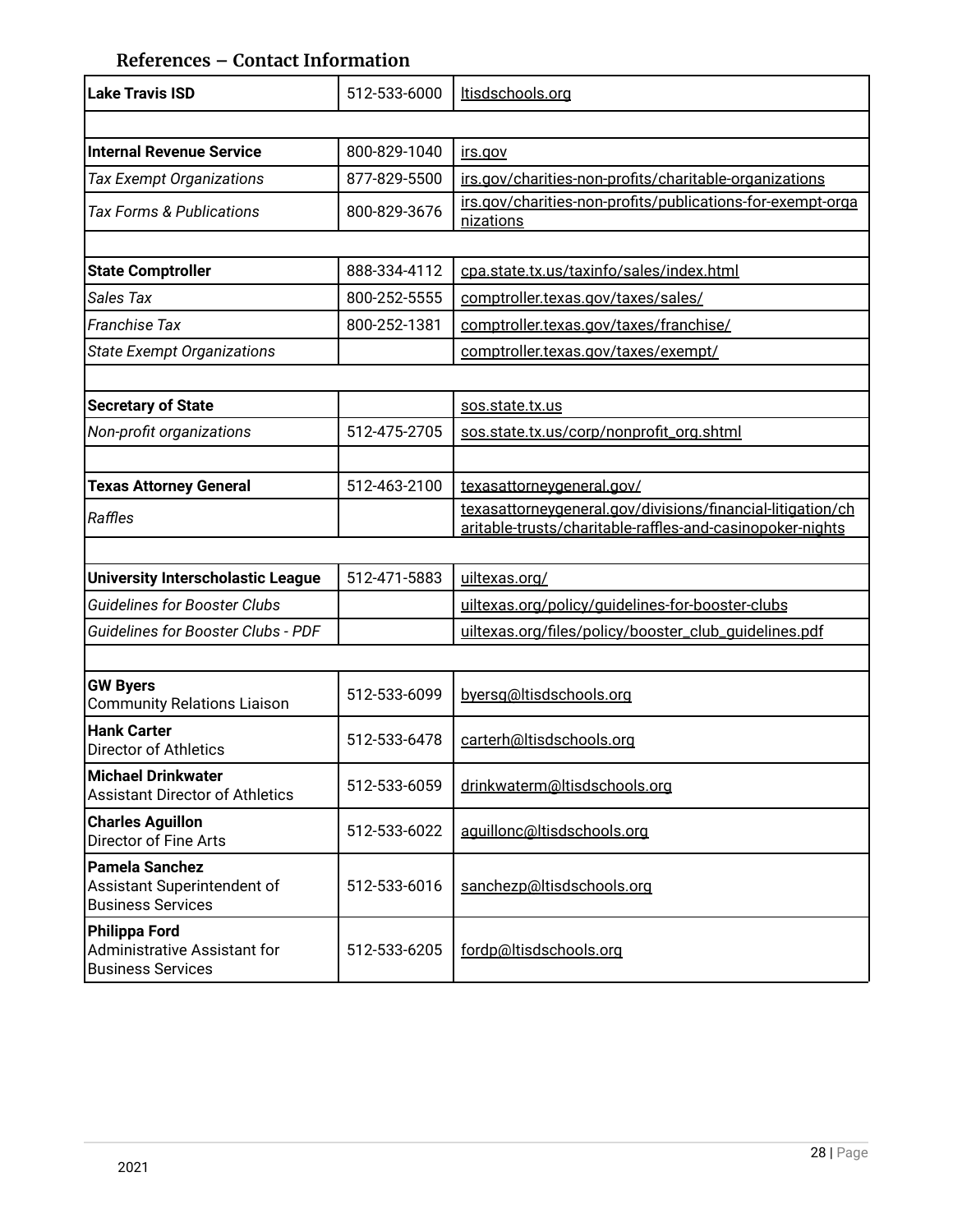# **Campus Principals**

| <b>Debbie Garinger</b><br>Lake Travis HS                       | 512-533-6117 | garingerd@ltisdschools.org    |
|----------------------------------------------------------------|--------------|-------------------------------|
| <b>Lester Wolff</b><br>Lake Travis MS                          | 512-533-6211 | wolffl@Itisdschools.org       |
| <b>Julie Nederveld</b><br>Hudson Bend MS                       | 512-533-6411 | nederveldi@ltisdschools.org   |
| <b>Amanda Prehn</b><br>Bee Cave MS                             | 512-533-2411 | prehna@Itisdschools.org       |
| Pamela Schaeffer<br><b>Lake Travis Elementary</b>              | 512-533-6311 | schaefferp@ltisdschools.org   |
| <b>Sam Hicks</b><br>Lakeway Elementary                         | 512-533-6360 | hickss@ltisdschools.org       |
| <b>Kim Kellner</b><br><b>Bee Cave Elementary</b>               | 512-533-6260 | kellnerk@ltisdschools.org     |
| <b>Kelly Freed</b><br>Lake Pointe Elementary                   | 512-533-6511 | freedk@ltisdschools.org       |
| <b>Keegan Luedecke</b><br>Serene Hills Elementary              | 512-533-7411 | luedeckek@ltisdschools.org    |
| <b>Melanie Beninga</b><br><b>West Cypress Hills Elementary</b> | 512-533-7585 | beningam@ltisdschools.org     |
| Angela Frankhouser<br><b>Rough Hollow Elementary</b>           | 512-533-3011 | frankhousera@Itisdschools.org |

# <span id="page-28-0"></span>**School Board Policies ([ltisdschools.org](https://pol.tasb.org/Home/Index/1154))**

| (Click link for PDF)                  |                    |
|---------------------------------------|--------------------|
| <b>Gifts and Solicitations</b>        | CDC.               |
| Distribution of Non-school Literature | <b>GKDA</b>        |
| <b>Advertising and Fundraising</b>    | <b>GKB</b>         |
| Visitors to the Schools               | <b>GKC</b>         |
| Relations with Parent Organizations   | GЕ                 |
| <b>Student Fundraising</b>            | FJ                 |
| Fundraiser Profit/Loss Statement      | <b>F.J Exhibit</b> |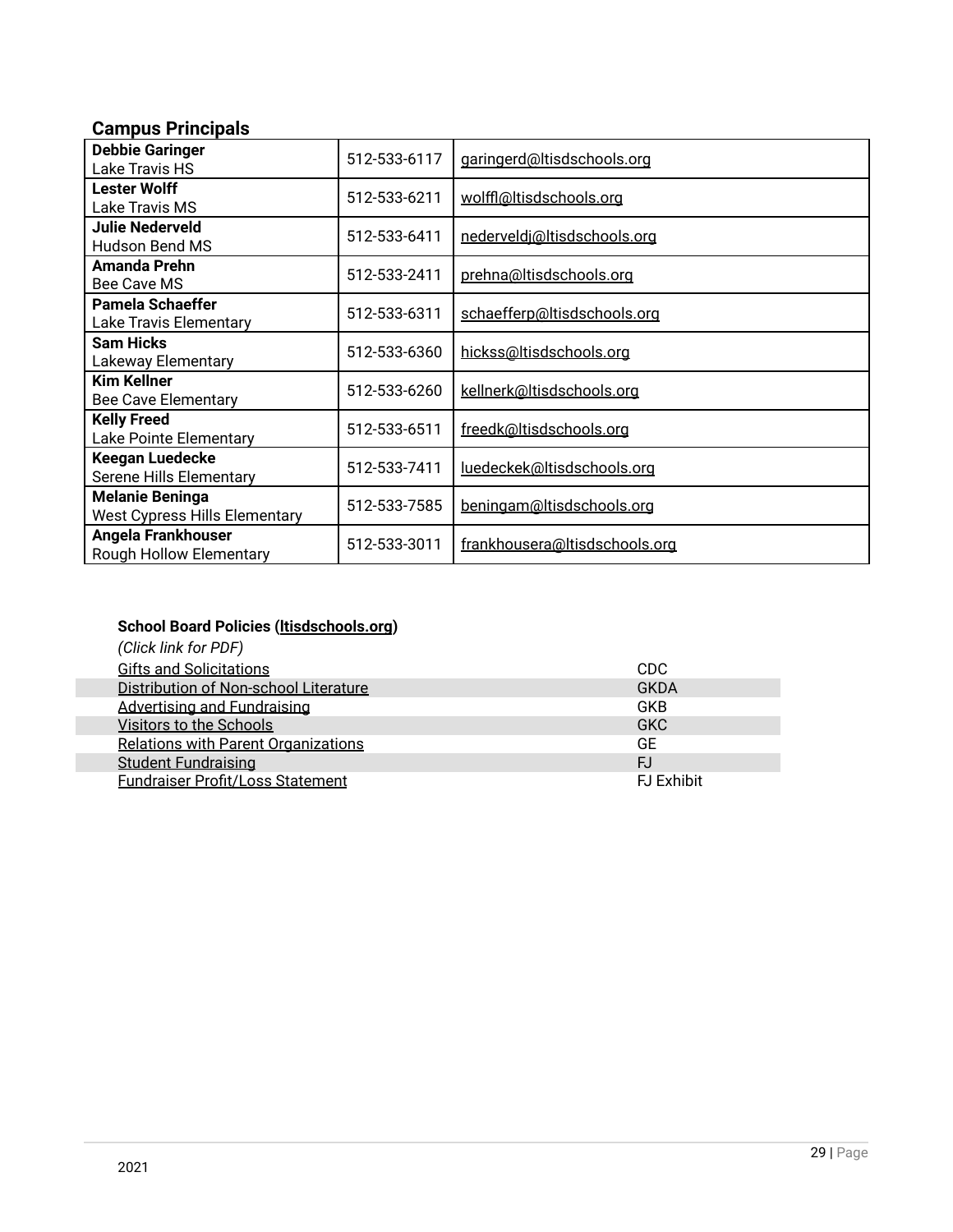# **APPENDIX A**

# **Parent Organization**

# **Sample Financial Review Guidelines**

### <span id="page-29-3"></span><span id="page-29-2"></span><span id="page-29-1"></span><span id="page-29-0"></span>*Review Procedures*

 should include information for the twelve months after the ending date of the previous year's financial report. Have the Treasurer prepare the written report of revenues and expenditures for your organization. The report The audit should take place without the presence of any board member associated with the upkeep of the records. It should be done in an independent environment so as to eliminate the possibility of bias. If at all possible, it is encouraged to hire a professional auditor to complete the process. All documents should be surrendered to the auditor(s) for review. Any questions from the auditor or audit committee should be formally requested in written form from the Treasurer and President. The committee's review should cover the period beginning with the reconciled cash balance from the previous written financial and ending with the reconciled cash balance from the last day of the time period reported by the organization. If the organization is using an accrual basis financial report, then the beginning retained earnings should equal the prior year's ending retained earnings balance plus (minus) net income (loss) for the current year.

Manually foot all columns of the financial report for accuracy. Verify the sum of the transactions reflect the corresponding balances on the financial report.

### <span id="page-29-4"></span>*Bank Reconciliations*

- 1. Trace ending balances on the reconciliations to bank statements, outstanding check lists, and other reconciling items.
- 2. Verify that bank reconciliations were completed within 30 days of bank statement ending date.
- 3. Ensure that any outstanding or reconciling items on the reconciliations were cleared the following month.
- 4. Verify that the balance in the bank account (at beginning of school year), plus total deposits per check register, minus total disbursements per check register, balances to ending bank account balance (at end of school year).

### <span id="page-29-5"></span>*Bank Statements*

- 1. Determine whether a procedure is in place for a club member, other than those that have check signing ability, to receive bank statements by mail and review for reasonableness.
- 2. Determine whether any cash corrections were identified on bank statements. Ensure that reasonable explanations are available.
- 3. Compare the number of cleared checks included in the bank statement with the number that is noted on the bank statement to ensure agreement.
- 4. Ensure that cleared checks contain signatures of individuals authorized to sign checks.
- 5. Bank accounts should be established to require two signatures.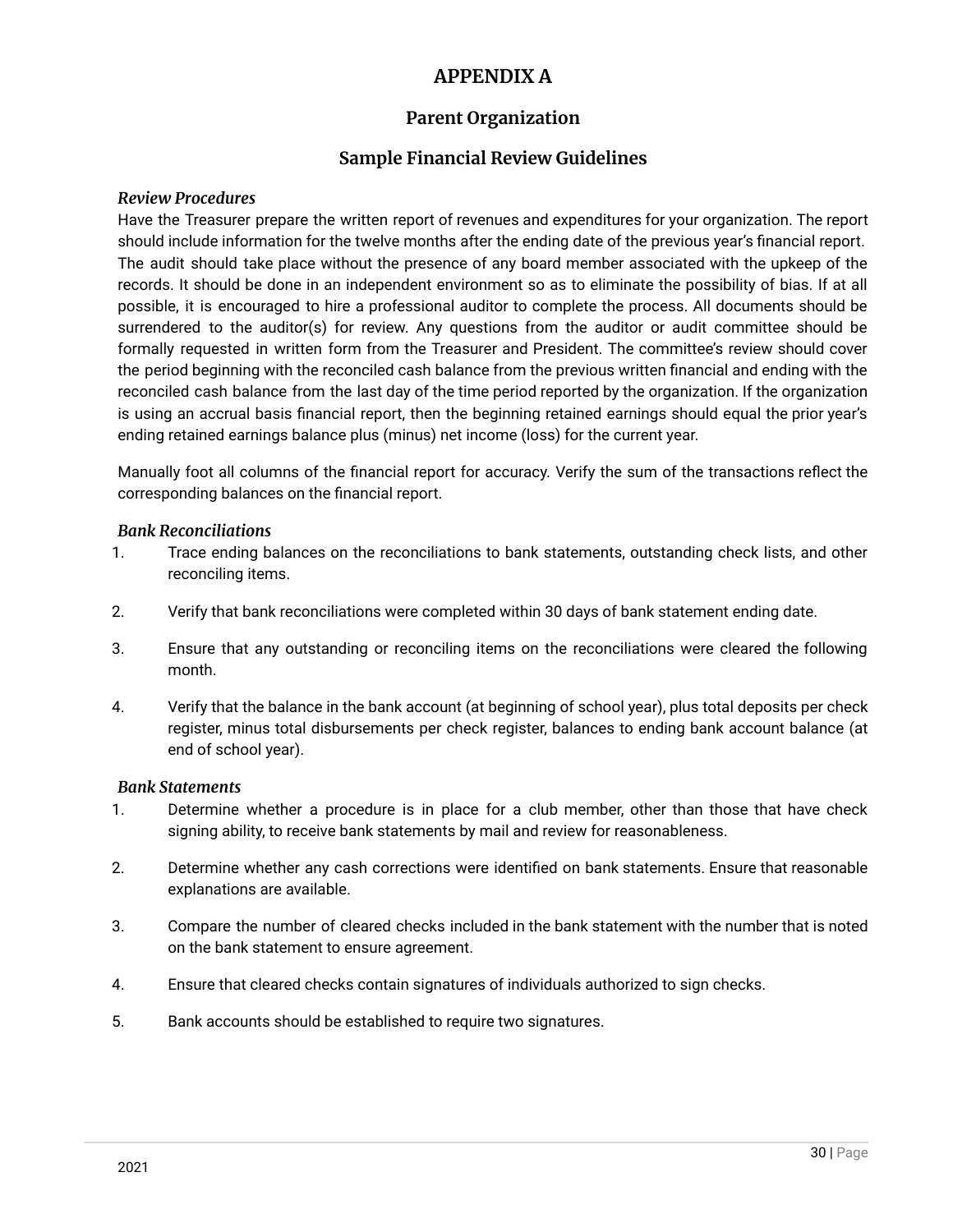### <span id="page-30-0"></span>*Receipts*

- 1. From the check register or other accounting records, schedule each deposit (use of spreadsheets is helpful). If volume is significant, consider selecting only a representative sample.
- 2. Trace deposits to collection documentation and prepared cash receipts for agreement.
- 3. Trace deposits to bank statements to ensure agreement.
- 4. Ensure that receipts are presented for deposit in a timely manner by reviewing the dates of prepared cash receipts with the date of deposit on the bank statement.

### <span id="page-30-1"></span>*Disbursements*

- of spreadsheets is helpful). If volume is significant, consider selecting only a representative sample. 1. From the check register or other accounting records, schedule each check, withdrawal, or other debit (use
- 2. Trace checks to supporting documentation such as invoices, receipts, approved expenses related to fundraisers, or other reasonable explanations.
- 3. Review the canceled check to ensure agreement of payee name, endorsement, and check amount.
- 4. Trace disbursements to budget approved by the membership or meeting minutes.
- 5. For bank withdrawals for the purpose of establishing a change fund for an event, confirm that the change fund was later re-deposited.

### <span id="page-30-2"></span>*Budget*

- 1. Ascertain the original adopted budget from the minutes.
- 2. Review budget amendments and cross-reference to approval from the membership
- 3. Verify that expenditures did not exceed the budget in each category.
- 4. Verify that the ending budget is the original budget plus/minus membership approved amendments.

### <span id="page-30-3"></span>*Fundraisers*

- 1. Evaluate each fundraiser individually by calculating the value of items available for sale or number of tickets sold, and comparing to deposits and remaining inventory, if any, to ensure agreement.
- 2. Determine whether fundraiser applications were prepared and submitted to the campus principal for each fundraiser.

### <span id="page-30-4"></span>*Miscellaneous*

- 1. Inventory remaining check stock to confirm that all checks are present and sequential.
- 2. Ensure that the check number for the last check issued and first check available in check stock are sequential.
- 3. Confirm that check stock is retained in a secure place when not in use.
- 4. Determine whether any checks were voided during the course of the year. Ensure that any voided checks are retained in the records, but have been sufficiently modified to eliminate the possibility of clearing the bank (i.e. signature portion has been cut out of the check and VOID has been written across the check).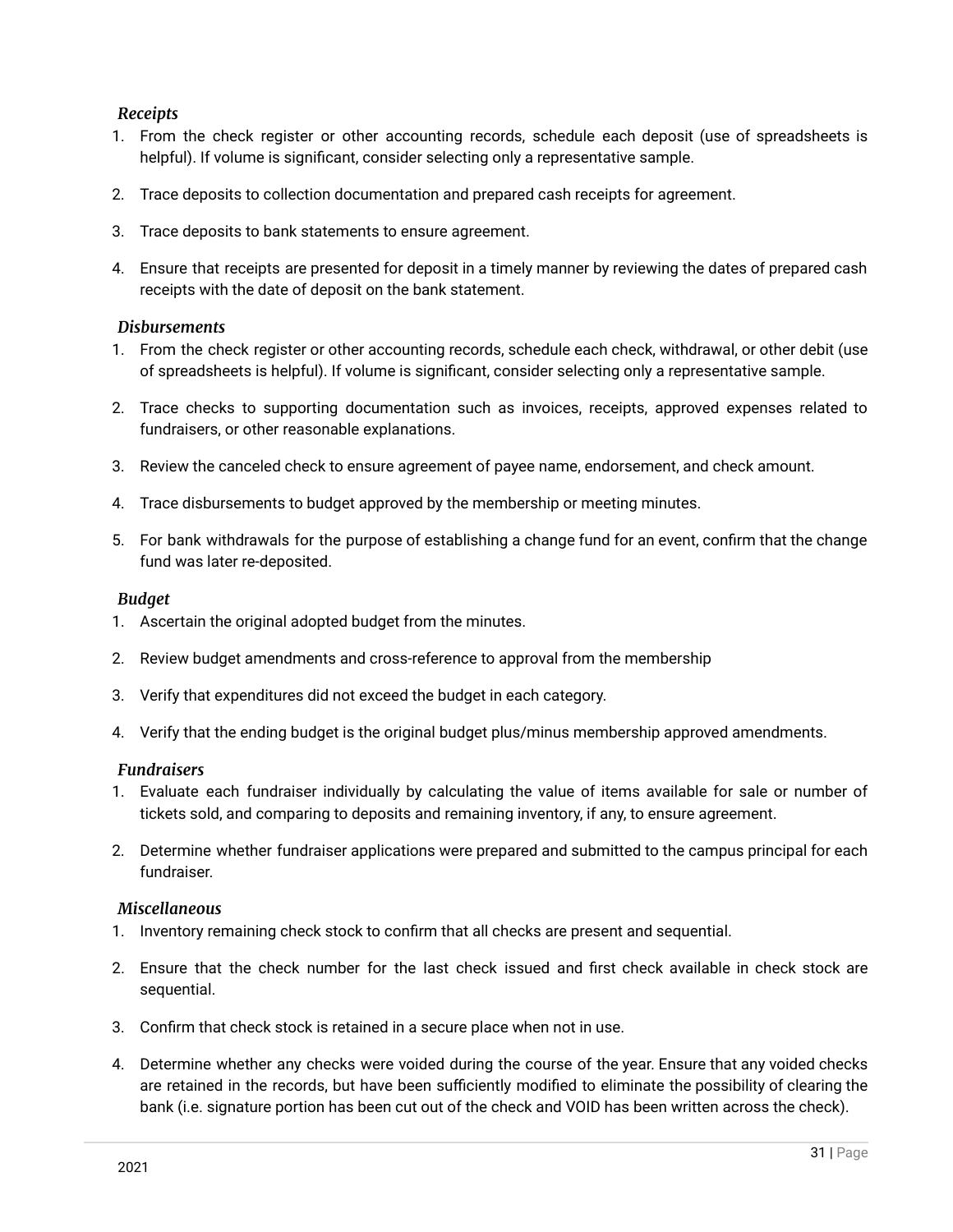- 5. Determine that individuals were not credited proportionately for funds raised by those students or parents.
- 6. Verify that Form 1099s were issued, if applicable, for each individual or unincorporated company that was paid more than \$600 for services during the previous calendar year.
- 7. Ensure that sales tax reports were prepared and filed timely.
- 8. Verify that no more than two tax-free sale days were used in both the previous and current calendar years.
- 9. If IRS 990 form was filed, review for reasonableness.

### <span id="page-31-0"></span>*Review Committee Findings*

- 1. If recommendations were made by the previous audit committee, verify that those recommendations were implemented.
- 2. Review Committee is to prepare a report of findings. Any discrepancies should be reviewed with the President. Discrepancies are to be resolved prior to submission of report to the membership.
- 3. All committee members are to sign off on report, indicating a clean report or indicating any discrepancies.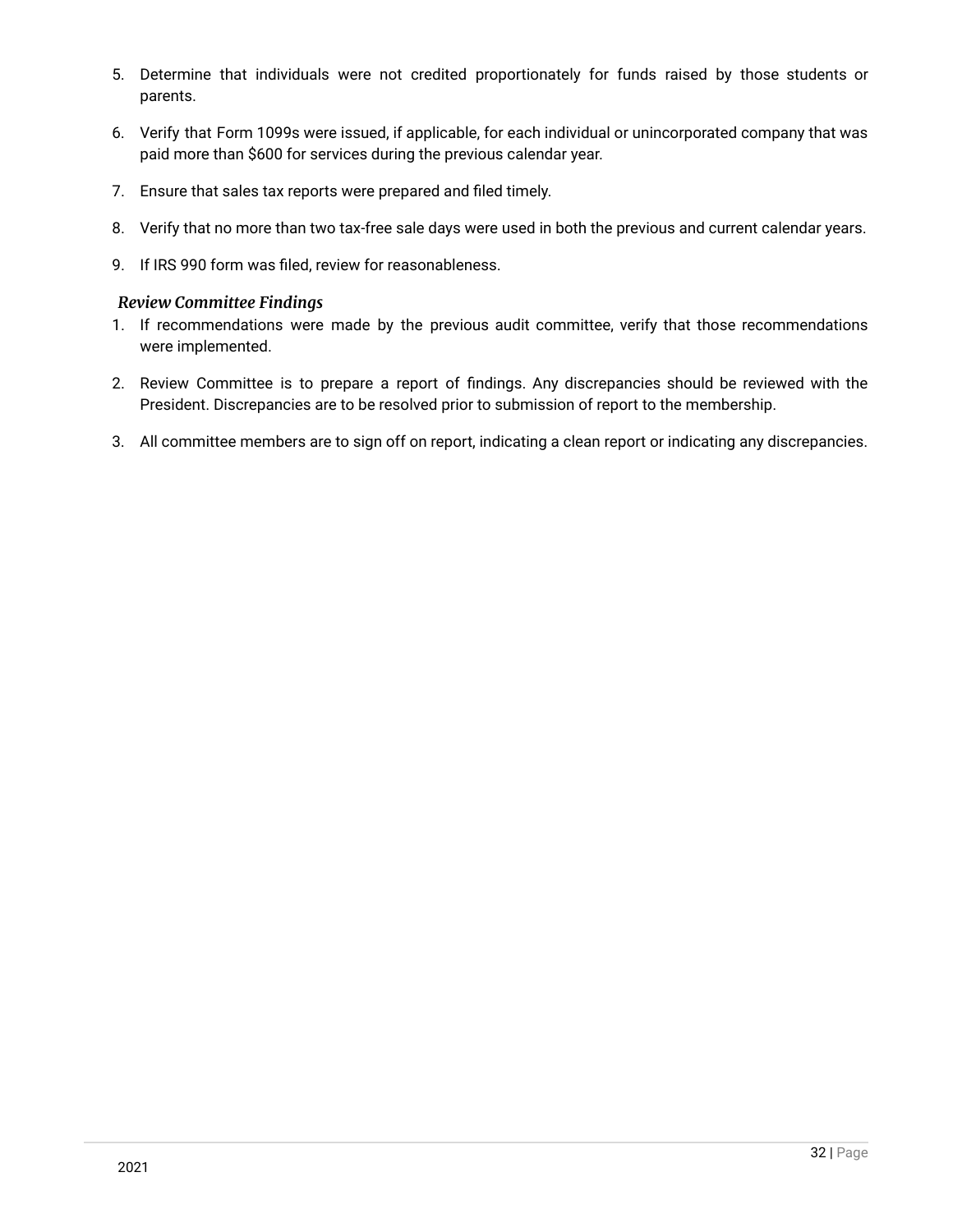Lake Travis ISD 227913

### OTHER REVENUES GRANTS FROM PRIVATE SOURCES

CDC. (EXHIBIT)

### LAKE TRAVIS INDEPENDENT SCHOOL DISTRICT APPLICATION FOR DONATION

| Donor name: Donor name:                                                                                                                                                                                                        |                                                                                                                                                                                                                               |
|--------------------------------------------------------------------------------------------------------------------------------------------------------------------------------------------------------------------------------|-------------------------------------------------------------------------------------------------------------------------------------------------------------------------------------------------------------------------------|
| Address: Note and the set of the set of the set of the set of the set of the set of the set of the set of the set of the set of the set of the set of the set of the set of the set of the set of the set of the set of the se |                                                                                                                                                                                                                               |
| Phone: <b>Example 2018</b> Phone: <b>Example 2018</b>                                                                                                                                                                          |                                                                                                                                                                                                                               |
| the donor regarding the donation:                                                                                                                                                                                              | Name, address, and contact information of person authorized by the donor to act on behalf of                                                                                                                                  |
|                                                                                                                                                                                                                                | Name: Name: Name: Name: Name: Name: Name: Name: Name: Name: Name: Name: Name: Name: Name: Name: Name: Name: Name: Name: Name: Name: Name: Name: Name: Name: Name: Name: Name: Name: Name: Name: Name: Name: Name: Name: Name: |
| Address: Address: Address: Address: Address: Address: Address: Address: Address: Address: Address: A                                                                                                                           |                                                                                                                                                                                                                               |
|                                                                                                                                                                                                                                |                                                                                                                                                                                                                               |
| ing consent to donate must be included in the application.                                                                                                                                                                     | If the donation is made by an entity with a governing board, a letter from the entity authoriz-                                                                                                                               |
| Description, value, and purpose of the donation:                                                                                                                                                                               |                                                                                                                                                                                                                               |
| Life of donation:                                                                                                                                                                                                              |                                                                                                                                                                                                                               |
|                                                                                                                                                                                                                                |                                                                                                                                                                                                                               |
| Provisions or restrictions placed on the donation:                                                                                                                                                                             |                                                                                                                                                                                                                               |
| use limitations:                                                                                                                                                                                                               | Terms and conditions for return of the donation to the donor if the donation has any time or                                                                                                                                  |
|                                                                                                                                                                                                                                |                                                                                                                                                                                                                               |
| DATE ISSUED: 5/25/2017                                                                                                                                                                                                         | $1$ of $3$                                                                                                                                                                                                                    |

LDU 2016.02 CDC(EXHIBIT)-X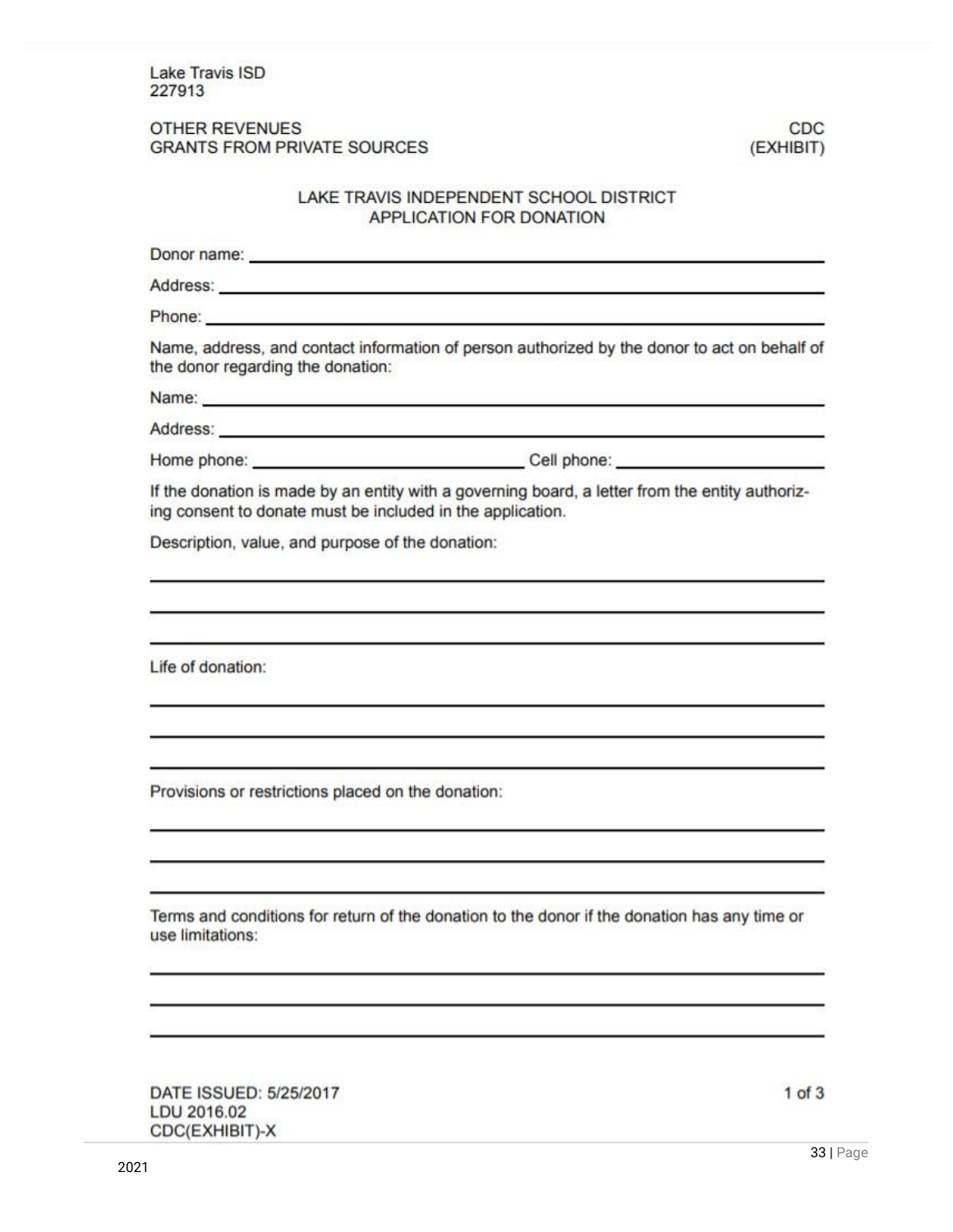Lake Travis ISD 227913

OTHER REVENUES **GRANTS FROM PRIVATE SOURCES** 

Itemization of matching or additional funds or other costs that may be incurred by the District during and subsequent to the donation period:

Donor comments, instructions, and/or requests regarding the proposed donation:

The signature of the donor indicates that he or she has conferenced with the campus principal and/or Superintendent's designee and has provided the information reflected in the responses to the prompts/questions.

| Signature of donor<br>(or authorized signature if entity has a governing board)                                                                                                           | Date       |            |            |
|-------------------------------------------------------------------------------------------------------------------------------------------------------------------------------------------|------------|------------|------------|
| Signature of principal/director                                                                                                                                                           | Date       |            |            |
| Signature of facilities designee                                                                                                                                                          | Date       |            |            |
| Signature of technology designee                                                                                                                                                          | Date       |            |            |
| This section to be completed by the Superintendent or designee                                                                                                                            |            |            |            |
| Does the donation create a program or condition that is incon-<br>sistent with District policies, philosophies, or current or future<br>plans or purposes?                                |            | Yes        | No         |
| Does the donation create costs to the District that are unrea-<br>sonable or unsupportable?                                                                                               |            | Yes        | No         |
| Does the donation create a restriction on any other school or<br>District program that is inconsistent with District policies, philos-<br>ophies, or current or future plans or purposes? | $\Box$ Yes | No         |            |
| Does the donation create a conflict with public law?                                                                                                                                      |            | Yes        | No         |
| Does this donation add a permanent and/or temporary structure<br>to District property?                                                                                                    |            | $\Box$ Yes | No         |
| DATE ISSUED: 5/25/2017                                                                                                                                                                    |            |            | $2$ of $3$ |